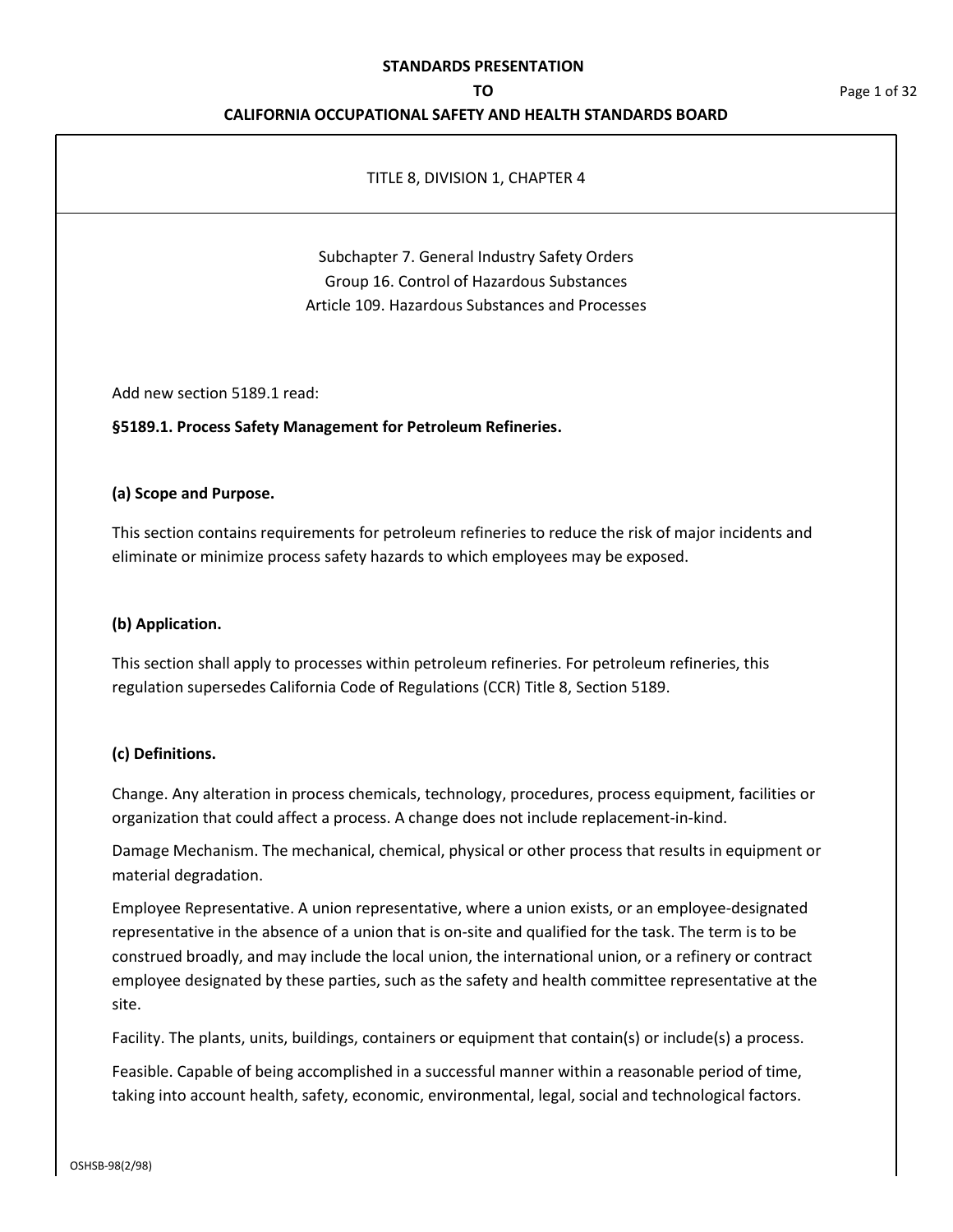## **CALIFORNIA OCCUPATIONAL SAFETY AND HEALTH STANDARDS BOARD**

## TITLE 8, DIVISION 1, CHAPTER 4

Flammable Gas. As defined in CCR Title 8, Section 5194, Appendix B.

Flammable Liquid. As defined in CCR Title 8, Section 5194, Appendix B.

Hierarchy of Hazard Control. Hazard prevention and control measures, in priority order, to eliminate or minimize a hazard. Hazard prevention and control measures ranked from most effective to least effective are: First Order Inherent Safety, Second Order Inherent Safety, and passive, active and procedural protection layers.

Highly Hazardous Material. A flammable liquid or flammable gas, or a toxic or reactive substance.

Hot Work. Electric or gas welding, cutting, brazing or any similar heat, flame or spark-producing procedure or operation.

Human Factors. The design of machines, operations and work environments such that they closely match human capabilities, limitations and needs. Human factors include environmental, organizational and job factors, as well as human and individual characteristics, such as fatigue, that can affect job performance, process safety, and health and safety.

Independent Protection Layers (IPL). Safeguards that reduce the likelihood or consequences of a major incident through the application of devices, systems or actions. IPLs are independent of an initiating cause and independent of other IPLs. Independence ensures that an initiating cause does not affect the function of an IPL and that failure in any one layer does not affect the function of any other layer.

Inherent Safety. An approach to safety that focuses on eliminating or reducing the hazards associated with a set of conditions. A process is inherently safer if it eliminates or reduces the hazards associated with materials or operations used in the process, and this elimination or reduction is permanent and inseparable from the material or operation. A process with eliminated or reduced hazards is described as inherently safer compared to a process with only passive, active and procedural safeguards. The process of identifying and implementing inherent safety in a specific context is known as inherently safer design.

- First Order Inherent Safety Measure. A measure that eliminates a hazard. Changes in the chemistry of a process that eliminate the hazards of a chemical are usually considered first order inherent safety measures; for example, by substituting a toxic chemical with an alternative chemical that can serve the same function but is non-toxic.
- Second Order Inherent Safety Measure. A measure that effectively reduces a risk by reducing the severity of a hazard or the likelihood of a release, without the use of add-on safety devices. Changes in process variables to minimize, moderate and simplify a process are usually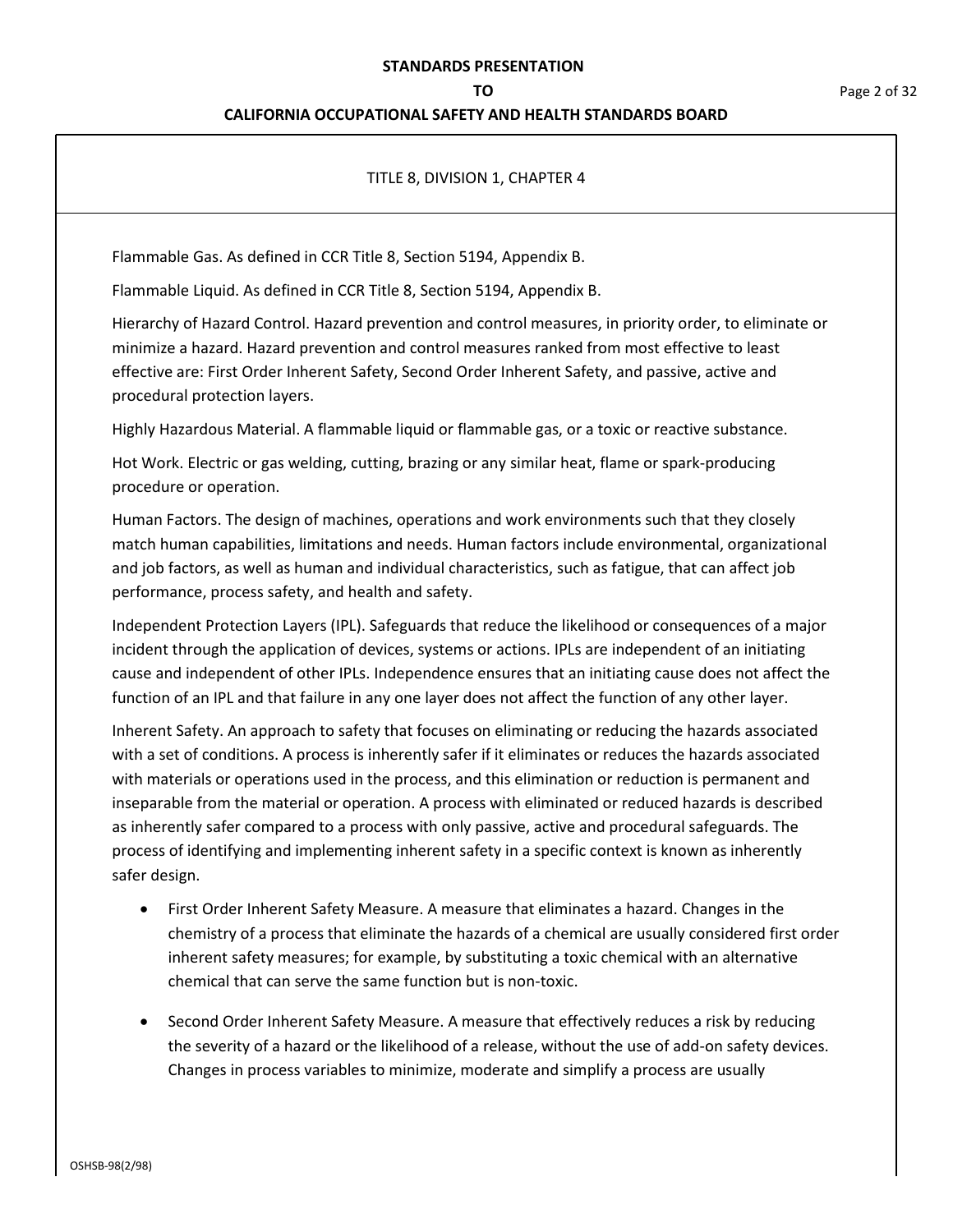## **CALIFORNIA OCCUPATIONAL SAFETY AND HEALTH STANDARDS BOARD**

## TITLE 8, DIVISION 1, CHAPTER 4

considered second order inherent safety measures; for example, by redesigning a high-pressure, high-temperature system to operate at ambient temperatures and pressures.

Initiating Cause. An operational error, mechanical failure or other internal or external event that is the first event in an incident sequence, and which marks the transition from a normal situation to an abnormal situation.

Isolate. To cause equipment to be removed from service and completely protected against the inadvertent release or introduction of material or energy by such means as blanking or blinding; misaligning or removing sections of lines, pipes, or ducts; implementing a double block and bleed system; or blocking or disconnecting all mechanical linkages.

Major Change. Any of the following:

- Introduction of a new process, new process equipment, or new highly hazardous material;
- Any operational change outside of established safe operating limits; or,
- Any alteration that introduces a new process safety hazard or worsens an existing process safety hazard.

Major Incident. An event within or affecting a process that causes a fire, explosion or release of a highly hazardous material and has the potential to result in death or serious physical harm.

Petroleum Refinery. Industrial site engaged in activities set forth in North American Industry Classification System Code 324110.

Process. Petroleum refinery activities including use, storage, manufacturing, handling, piping or on-site movement that involve a highly hazardous material. Utilities and process equipment shall be considered part of the process if in the event of a failure or malfunction they could potentially contribute to a major incident. For purposes of this definition, any group of vessels that are interconnected, or separate vessels that are located such that an incident in one vessel could affect any other vessel, shall be considered a single process. This definition includes processes under partial or unplanned shutdowns. This definition excludes ancillary administrative and support functions, including office buildings, labs, warehouses, maintenance shops, and change rooms.

Process Equipment. Equipment, including pressure vessels, rotating equipment, piping, instrumentation, process control, appurtenance, related to a process.

Process Safety Culture. A combination of group values and behaviors that reflects whether there is a collective commitment by leaders and individuals to emphasize process safety over competing goals, in order to ensure protection of people and the environment.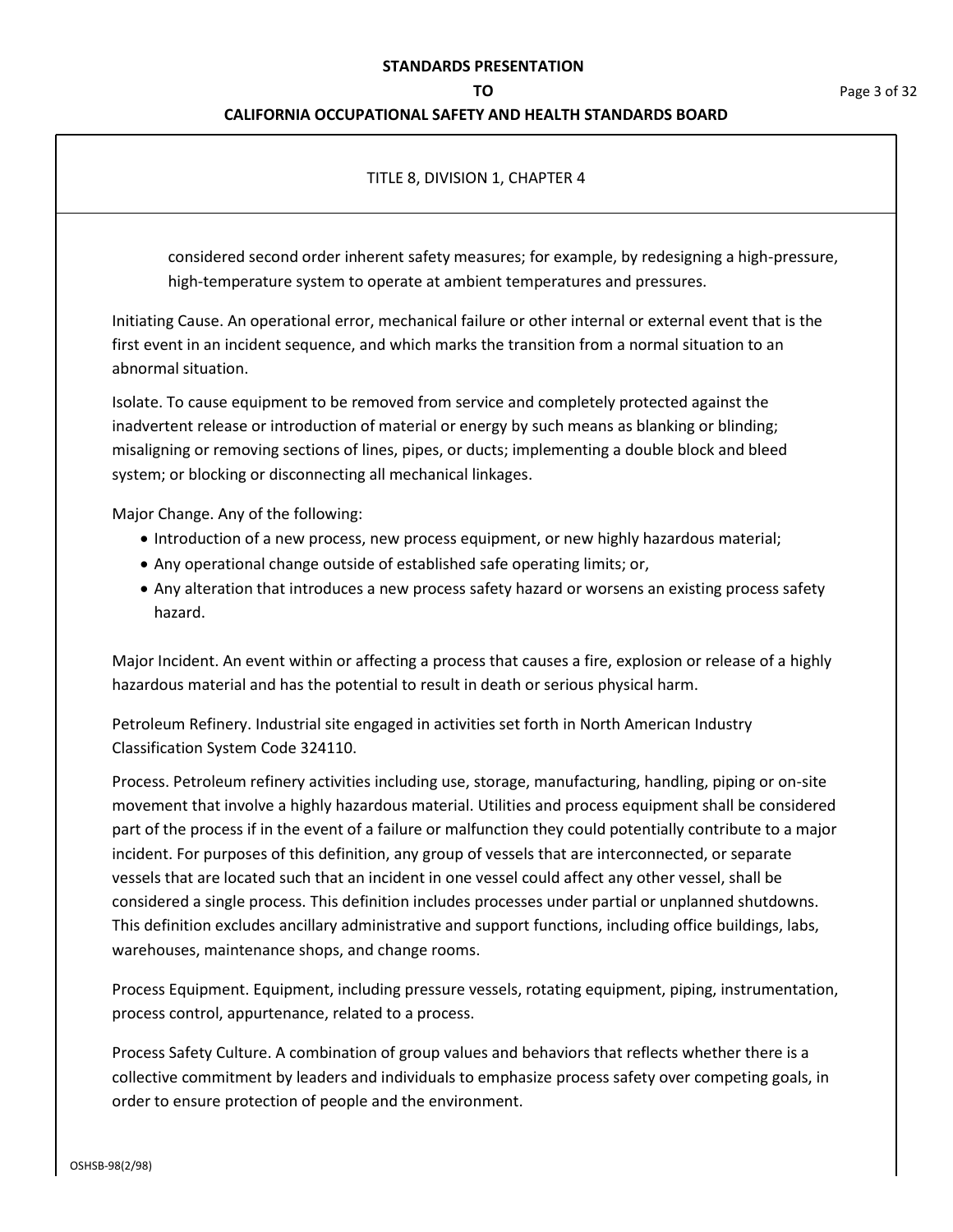## **CALIFORNIA OCCUPATIONAL SAFETY AND HEALTH STANDARDS BOARD**

## TITLE 8, DIVISION 1, CHAPTER 4

Process Safety Hazard. A hazard of a process that has the potential for causing a major incident or death or serious physical harm.

Process Safety Management (PSM). The application of management systems to ensure the safety of petroleum refinery processes.

Process Safety Performance Indicators. Measurements of the refinery's activities and events that are used to evaluate the performance of process safety systems.

Qualified Operator. A person designated by the employer who, by fulfilling the requirements of the training program defined in subsection (g), has demonstrated the ability to safely perform all assigned duties.

Reactive Substance. A self-reactive chemical, as defined in CCR Title 8, Section 5194, Appendix B.

Recognized and Generally Accepted Good Engineering Practices (RAGAGEP). Engineering, operation or maintenance activities established in codes, standards, technical reports or recommended practices, and published by recognized and generally accepted organizations such as the American National Standards Institute (ANSI), American Petroleum Institute (API), American Society of Heating, Refrigeration and Air Conditioning Engineers (ASHRAE), American Society of Mechanical Engineers (ASME), American Society of Testing and Materials (ASTM), National Fire Protection Association (NFPA), and Instrument Society of America (ISA). RAGAGEP does not include standards, guidelines or practices developed for internal use by the employer.

Replacement-in-kind. A replacement that satisfies the design specifications.

Safeguard. A device, system or action designed to interrupt the chain of events or mitigate the consequences following an initiating cause.

- Passive Safeguards. Process or equipment design features that minimize a hazard by reducing either its frequency or consequence, without the active functioning of any device; for example, a diked wall around a storage tank of flammable liquids.
- Active Safeguards. Controls, alarms, safety instrumented systems and mitigation systems that are used to detect and respond to deviations from normal process operations; for example, a pump that is shut off by a high-level switch.
- Procedural Safeguards. Policies, operating procedures, training, administrative checks, emergency response and other management approaches used to prevent incidents or to minimize the effects of an incident. Examples include hot work procedures and emergency response procedures.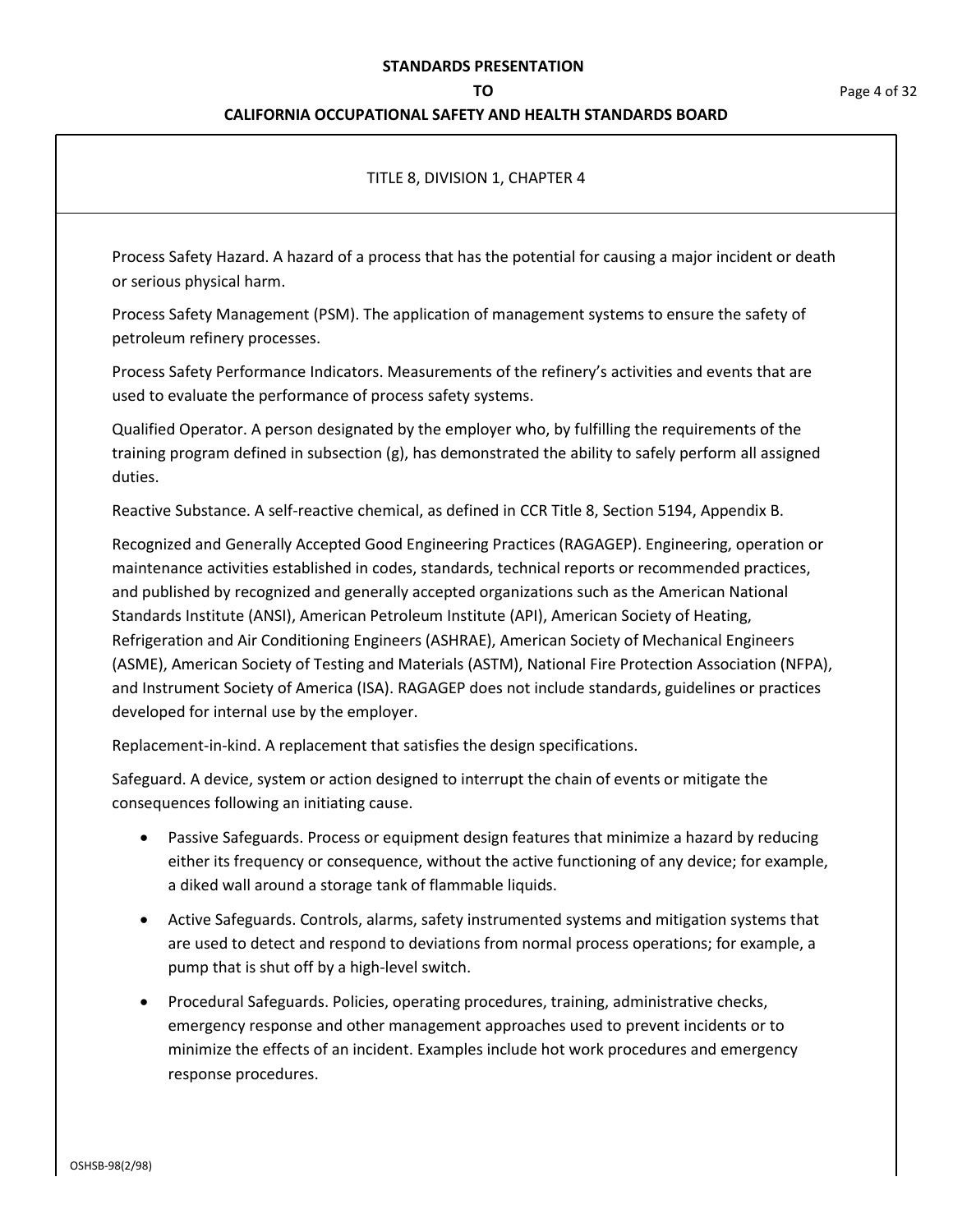## **CALIFORNIA OCCUPATIONAL SAFETY AND HEALTH STANDARDS BOARD**

## TITLE 8, DIVISION 1, CHAPTER 4

Safety Instrumented Systems. Systems designed to achieve or maintain safe operation of a process in response to an unsafe process condition.

Serious Physical Harm. Defined by Labor Code Section 6432(e).

Temporary Pipe or Equipment Repair. A temporary repair of an active or potential leak from process piping or equipment. This definition includes active or potential leaks in utility piping or utility equipment that affect a process, and that could result in a major incident.

Toxic Substance. Acute toxicity, as defined in CCR Title 8, Section 5194, Appendix A.

Turnaround. A planned total or partial shutdown of a petroleum refinery process unit or plant to perform maintenance, overhaul or repair of a process and process equipment, and to inspect, test and replace process materials and equipment. Turnaround does not include unplanned shutdowns that occur due to emergencies or other unexpected maintenance matters in a process unit or plant. Turnaround also does not include routine maintenance, where routine maintenance consists of regular, periodic maintenance on one or more pieces of equipment at a refinery process unit or plant that may require shutdown of such equipment.

Utility. A system that provides energy or other process-related services to enable the safe operation of a refinery process. This definition also includes water, steam and asphyxiants, such as nitrogen and carbon dioxide, when used as part of a process.

## **(d) Process Safety Information.**

(1) The employer shall develop and maintain a compilation of written Process Safety Information (PSI) before conducting any Process Hazard Analysis (PHA), Hierarchy of Hazard Controls Analysis (HCA), Safeguard Protection Analysis (SPA) or Damage Mechanism Review (DMR), pursuant to this Section. The compilation of written PSI shall be sufficient to enable the employer and employees involved in operating or maintaining a process to identify and understand the hazards posed by the process.

- (2) The PSI shall include information pertaining to the following:
- (A) The hazards of highly hazardous materials used in or produced by the process;
- (B) The technology of the process;
- (C) Process equipment used in the process; and,
- (D) Results of previous DMRs.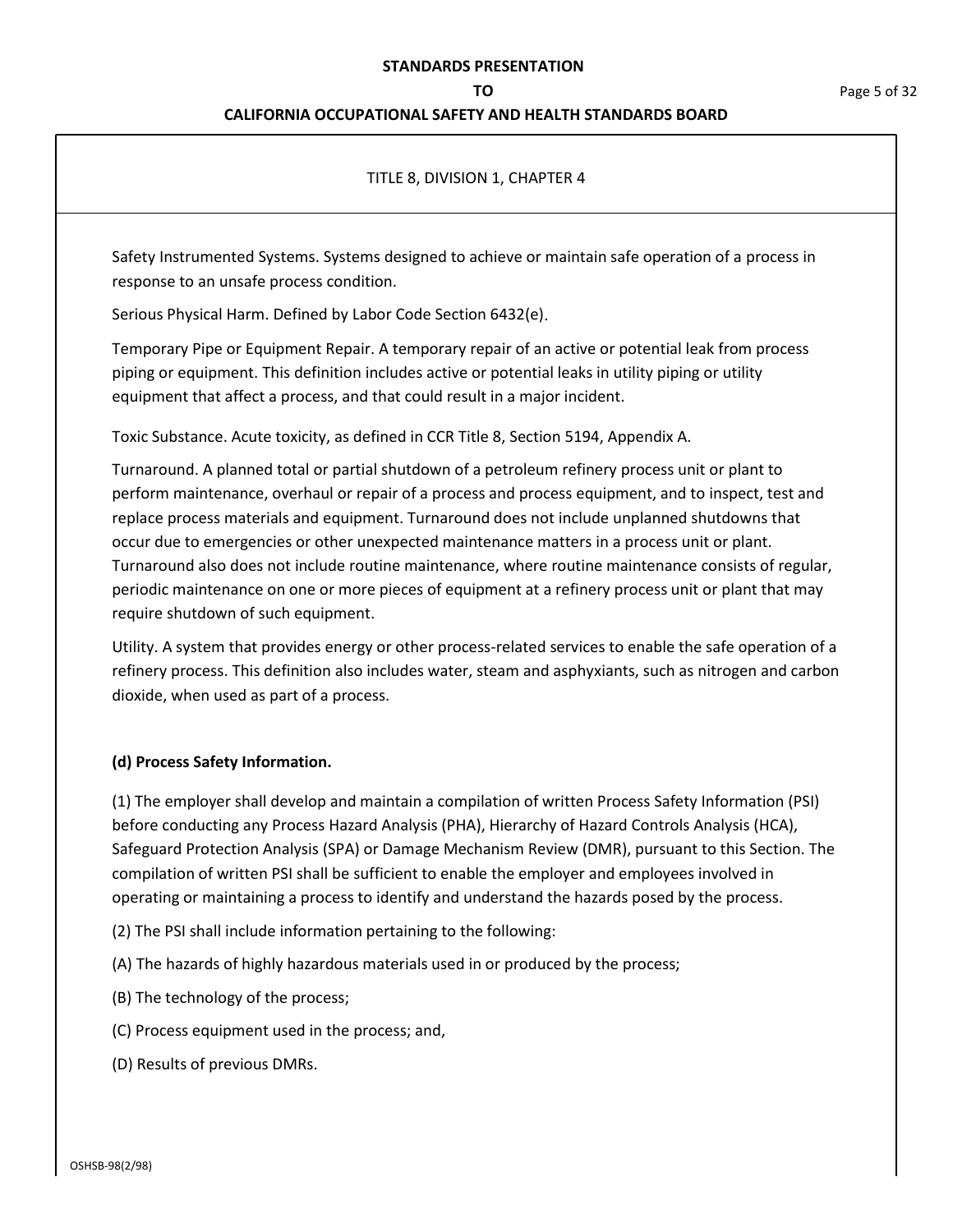## **CALIFORNIA OCCUPATIONAL SAFETY AND HEALTH STANDARDS BOARD**

## TITLE 8, DIVISION 1, CHAPTER 4

(3) The employer shall provide for employee participation, pursuant to subsection (q). The PSI shall be made available to all employees and relevant PSI shall be made available to affected employees of contractors. Information pertaining to the hazards of the process shall be effectively communicated to all affected employees.

(4) Information pertaining to hazards of highly hazardous materials used in, present in or produced by the process shall include at least the following:

- (A) Toxicity information, including acute and chronic health hazards;
- (B) California Permissible Exposure Limits (PELs), as listed in CCR Title 8, Section 5155;
- (C) Physical data;
- (D) Corrosion data;
- (E) Thermal and chemical stability data;
- (F) Reactivity data; and,
- (G) Hazardous effects of incompatible mixtures that could foreseeably occur.

NOTE TO  $(d)(4)(A) - (G)$ : Safety Data Sheets meeting the requirements of CCR Title 8, Section 5194(g) may be used to comply with this requirement to the extent that they meet the information provisions.

- (5) Information pertaining to the technology of the process shall include at least the following:
- (A) A block flow diagram or simplified process flow diagram;
- (B) Process chemistry;
- (C) Maximum intended inventory;

(D) Safe upper and lower limits for process variables, such as temperatures, pressures, flows, levels and compositions; and,

(E) The consequences of deviations, including chemical mixing and reactions that may affect the safety and health of employees.

- (6) Information pertaining to process equipment shall include at least the following:
- (A) Materials of construction;
- (B) Piping and instrumentation diagrams;
- (C) Electrical classification;
- (D) Relief system design and design basis;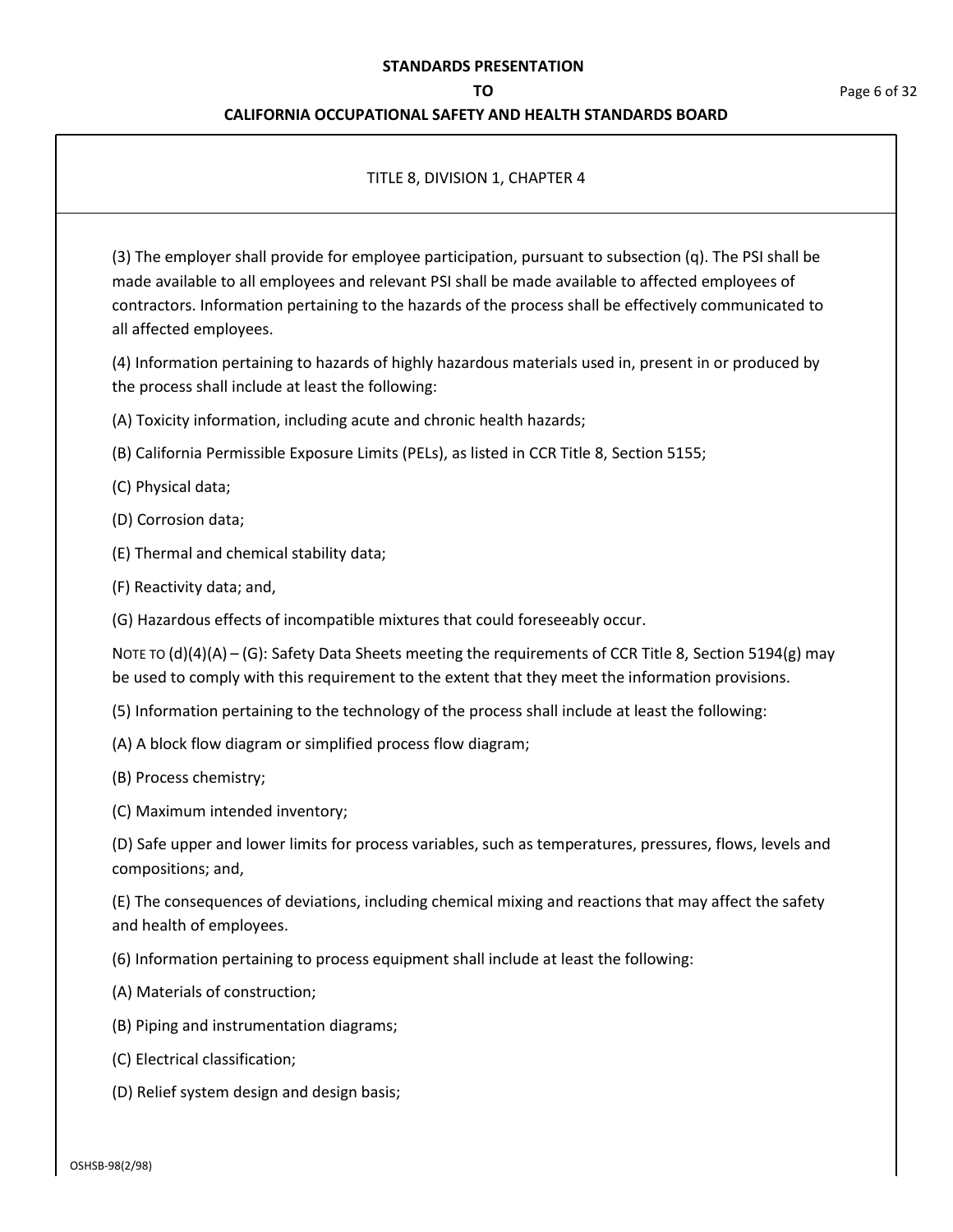## **CALIFORNIA OCCUPATIONAL SAFETY AND HEALTH STANDARDS BOARD**

## TITLE 8, DIVISION 1, CHAPTER 4

(E) Ventilation system design;

(F) Design codes and standards employed, including design conditions and operating limits;

(G) Material and energy balances for processes built after September 1, 1992;

(H) Safety systems, such as interlocks and detection and suppression systems; and,

(I) Electrical supply and distribution systems.

(7) The employer shall document that process equipment complies with RAGAGEP, where RAGAGEP has been established for that process equipment, or with more protective internal practices that ensure safe operation.

(8) If the employer installs new process equipment for which no RAGAGEP exists, the employer shall document that this equipment is designed, constructed, installed, maintained, inspected, tested and operating in a safe manner.

(9) If existing process equipment was designed and constructed in accordance with codes, standards or practices that are no longer in general use, the employer shall document that the process equipment is designed, installed, maintained, inspected, tested and operating in a safe manner for its intended purpose.

## **(e) Process Hazard Analysis.**

(1) The employer shall perform and document an effective Process Hazard Analysis (PHA) appropriate to the complexity of each process, in order to identify, evaluate and control hazards associated with each process. All initial PHAs for processes not previously covered by CCR Title 8, Section 5189 shall be completed within three years of the effective date of this Section, in accordance with this subsection. PHAs performed in accordance with the requirements of CCR Title 8, Section 5189 shall satisfy the initial PHA requirements of this Section. All modes of operations pursuant to subsection (f) shall be covered by the PHA.

(2) The employer shall determine and document the priority order for conducting PHAs based on the extent of process hazards, the number of potentially affected employees, the age of the process and the process operating history. The employer shall use at least one of the following methodologies:

(A) What-If;

(B) Checklist;

(C) What-If/Checklist;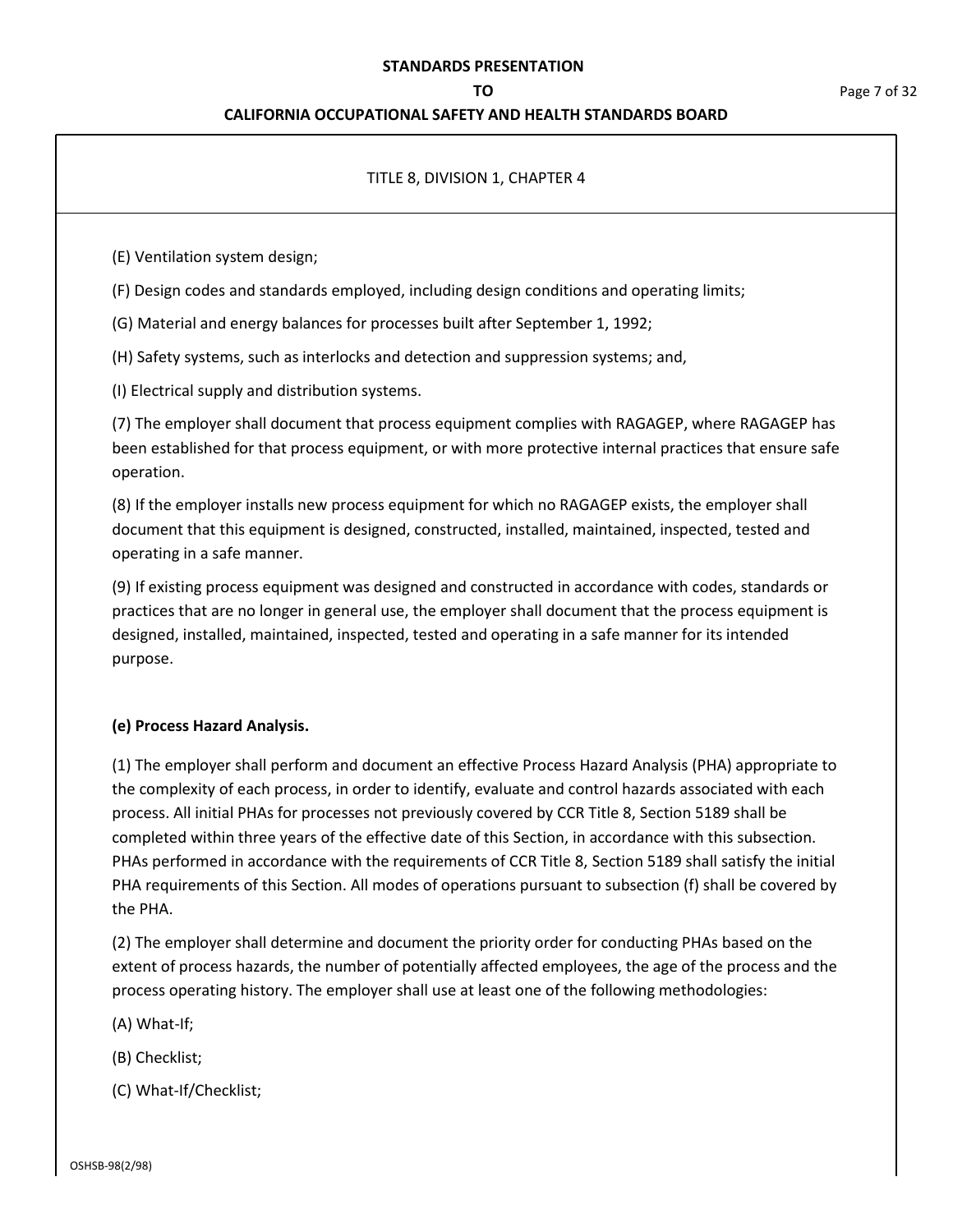## **CALIFORNIA OCCUPATIONAL SAFETY AND HEALTH STANDARDS BOARD**

| TITLE 8, DIVISION 1, CHAPTER 4                                                                                                                                                                                                                                                                                                                                                                                                                                                                                                                                                                                                             |
|--------------------------------------------------------------------------------------------------------------------------------------------------------------------------------------------------------------------------------------------------------------------------------------------------------------------------------------------------------------------------------------------------------------------------------------------------------------------------------------------------------------------------------------------------------------------------------------------------------------------------------------------|
| (D) Hazard and Operability Study (HAZOP);                                                                                                                                                                                                                                                                                                                                                                                                                                                                                                                                                                                                  |
| (E) Failure Mode and Effects Analysis;                                                                                                                                                                                                                                                                                                                                                                                                                                                                                                                                                                                                     |
| (F) Fault-Tree Analysis; or,                                                                                                                                                                                                                                                                                                                                                                                                                                                                                                                                                                                                               |
| (G) Other PHA methods recognized by engineering organizations or governmental agencies.                                                                                                                                                                                                                                                                                                                                                                                                                                                                                                                                                    |
| (3) The PHA shall address:                                                                                                                                                                                                                                                                                                                                                                                                                                                                                                                                                                                                                 |
| (A) The hazards of the process;                                                                                                                                                                                                                                                                                                                                                                                                                                                                                                                                                                                                            |
| (B) Previous publicly documented major incidents in the petroleum refinery and petrochemical industry<br>sectors that are relevant to the process;                                                                                                                                                                                                                                                                                                                                                                                                                                                                                         |
| (C) DMR reports that are applicable to the process units, pursuant to subsection (k);                                                                                                                                                                                                                                                                                                                                                                                                                                                                                                                                                      |
| (D) HCA reports that are applicable to the process units, pursuant to subsection $(l)$ ;                                                                                                                                                                                                                                                                                                                                                                                                                                                                                                                                                   |
| (E) Potential consequences of failures of process equipment;                                                                                                                                                                                                                                                                                                                                                                                                                                                                                                                                                                               |
| (F) Facility siting, including the placement of processes, equipment, buildings, employee occupancies<br>and work stations, in order to effectively protect employees from process safety hazards;                                                                                                                                                                                                                                                                                                                                                                                                                                         |
| (G) Human Factors, pursuant to subsection (s);                                                                                                                                                                                                                                                                                                                                                                                                                                                                                                                                                                                             |
| (H) A qualitative evaluation of the types, severity and likelihood of possible incidents that could result<br>from a failure of the process or of process equipment;                                                                                                                                                                                                                                                                                                                                                                                                                                                                       |
| (I) The potential effects of external events, including seismic events, if applicable;                                                                                                                                                                                                                                                                                                                                                                                                                                                                                                                                                     |
| (J) The findings of incident investigations relevant to the process, pursuant to subsection (o) and,                                                                                                                                                                                                                                                                                                                                                                                                                                                                                                                                       |
| (k) A review of applicable Management of Change (MOCs) documents completed since the last PHA,<br>pursuant to subsection (n).                                                                                                                                                                                                                                                                                                                                                                                                                                                                                                              |
| (4) The PHA shall be performed by a team with expertise in engineering and process operations, and<br>shall include at least one refinery operating employee who currently works in or provides training in the<br>unit, and who has experience and knowledge specific to the process being evaluated. The team shall<br>also include one member with expertise in the specific PHA methodology being used. The employer shall<br>provide for employee participation pursuant to subsection (q). As necessary, the team shall consult with<br>individuals with expertise in damage mechanisms, process chemistry, SPA and control systems. |
| (5) For each scenario in the PHA that identifies the potential for a major incident, the employer shall<br>perform an effective written SPA to determine the effectiveness of existing individual safeguards, the<br>combined effectiveness of all existing safeguards for each failure scenario in the PHA, the individual and                                                                                                                                                                                                                                                                                                            |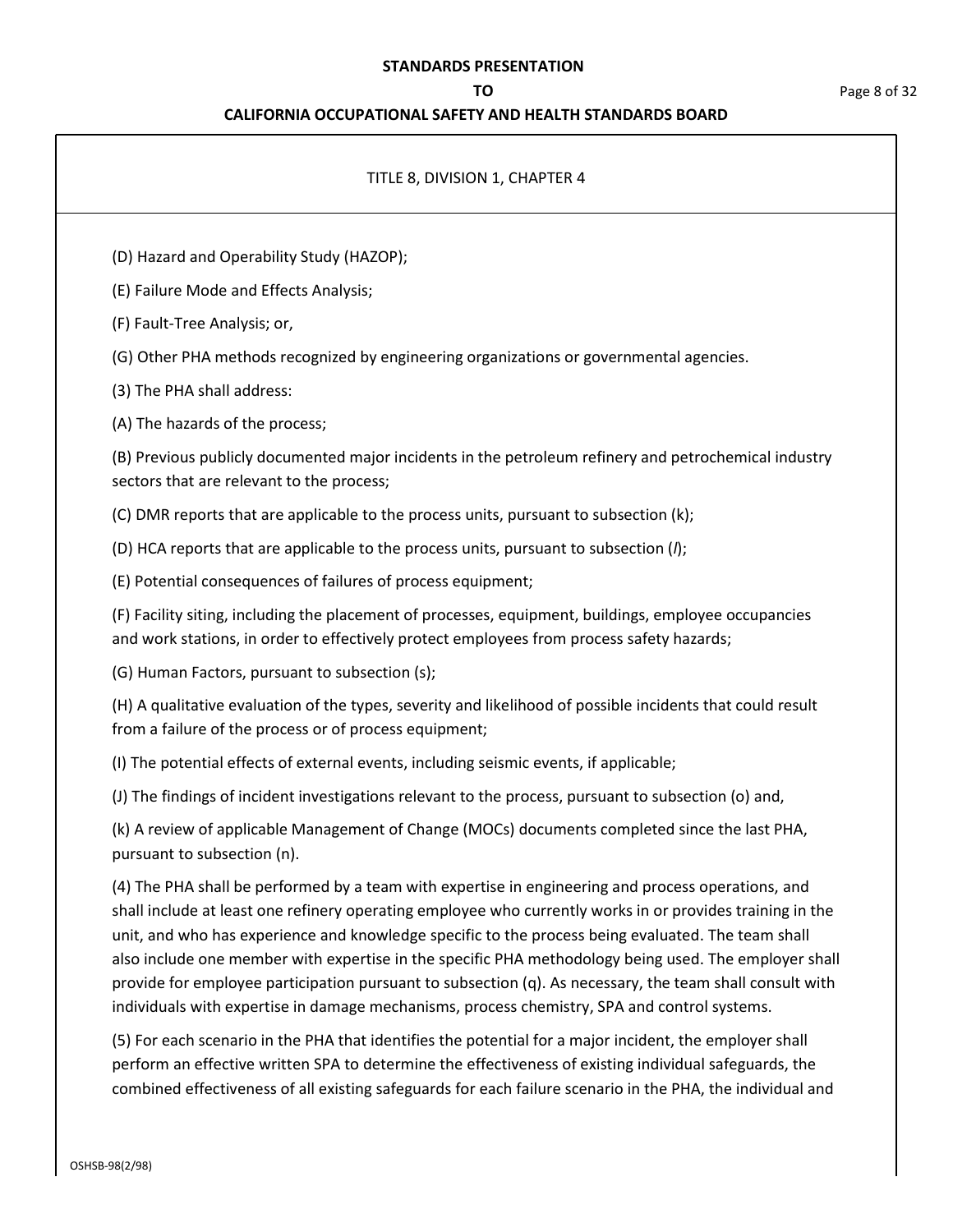### **CALIFORNIA OCCUPATIONAL SAFETY AND HEALTH STANDARDS BOARD**

### TITLE 8, DIVISION 1, CHAPTER 4

combined effectiveness of safeguards recommended in the PHA, and the individual and combined effectiveness of additional or alternative safeguards that may be needed.

(A) All independent protection layers for each failure scenario shall be independent of each other and independent of initiating causes.

(B) The SPA shall utilize a quantitative or semi-quantitative method, such as Layer of Protection Analysis, or an equally effective method to identify the most protective safeguards. The risk reduction obtainable by each safeguard shall be based on site-specific failure rate data, or in the absence of such data, industry failure rate data for each device, system or human factor.

(C) The SPA shall be conducted by at least one individual with expertise in the specific SPA methodology being used. The SPA may be performed as part of the PHA or as a stand-alone analysis. The employer shall provide for employee participation in the performance of all SPAs, pursuant to subsection (q).

(D) The SPA shall document the likelihood and severity of all potential initiating events, including equipment failures, human errors, loss of flow control, loss of pressure control, loss of temperature control, loss of level control, excess reaction, and other conditions that may lead to a loss of containment. The SPA shall document the risk reduction achieved by each safeguard for all potential initiating events.

(E) The employer shall complete all SPAs within six (6) months of completion of the PHA.

(6) The employer shall conduct an HCA in a timely manner, pursuant to subsection (*l*), for all recommendations made by a PHA team for each scenario that identifies the potential for a major incident. The employer shall append the HCA report to the PHA report.

(7) The team shall document its findings and recommendations in a PHA report, which shall be available in the respective work area for review by any person working in that area.

(8) The PHA report shall include:

(A) The methodologies, analyses and factors considered by the PHA team;

(B) The findings of the PHA team; and,

(C) The PHA team's recommendations, including additional safeguards to address any deficiencies identified by the SPA.

(9) The employer shall make the report available to operating, maintenance and other persons whose work assignments are in the petroleum refinery and who may be affected by the findings and recommendations.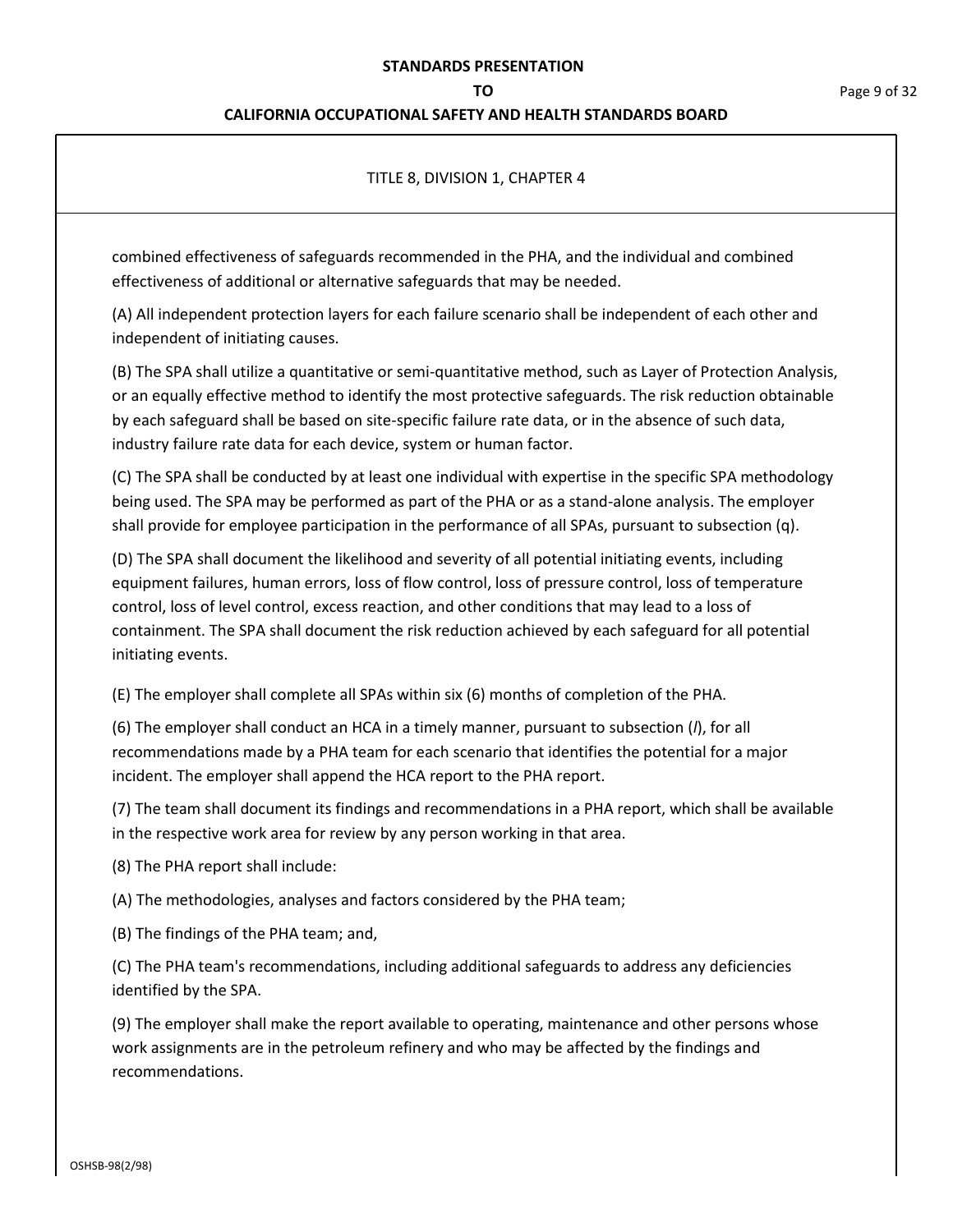#### **TO** Page 10 of 32

## **CALIFORNIA OCCUPATIONAL SAFETY AND HEALTH STANDARDS BOARD**

## TITLE 8, DIVISION 1, CHAPTER 4

(10) Except as required in subsection (e)(6), the employer shall implement all PHA recommendations in accordance with subsection (x).

(11) At least every five (5) years, the written PHA shall be updated and revalidated in accordance with the requirements of this subsection to ensure that the PHA is consistent with the current process.

(12) The employer shall retain all PHAs and SPAs for the life of the process, including updates and revalidations. This information shall include the documented resolution of all recommendations developed pursuant to this subsection.

## **(f) Operating Procedures.**

(1) The employer shall develop and implement effective written Operating Procedures. The Operating Procedures shall provide clear instructions for safely conducting activities involved in each process. The Operating Procedures shall be consistent with the PSI and, at a minimum, shall address the following:

(A) Steps for each operating phase or mode of operation.

- 1. Start-up;
- 2. Normal operation;

3. Temporary operations as needed;

4. Emergency shutdown, including the conditions under which emergency shutdown is required; provisions granting the authority of the qualified operator to partially or completely shut down the operation or process; and the assignment of responsibilities to qualified operators in order to ensure that emergency shutdown is executed in a safe and timely manner;

5. Normal shutdown; and,

6. Start-up following a turnaround, or planned or unplanned shutdown, or after an emergency shutdown.

- (B) Operating limits.
- 1. Consequences of deviations; and,
- 2. Steps required to avoid or correct deviations.
- (C) Safety and health considerations.
- 1. Properties of, and hazards presented by, the chemicals used in the process;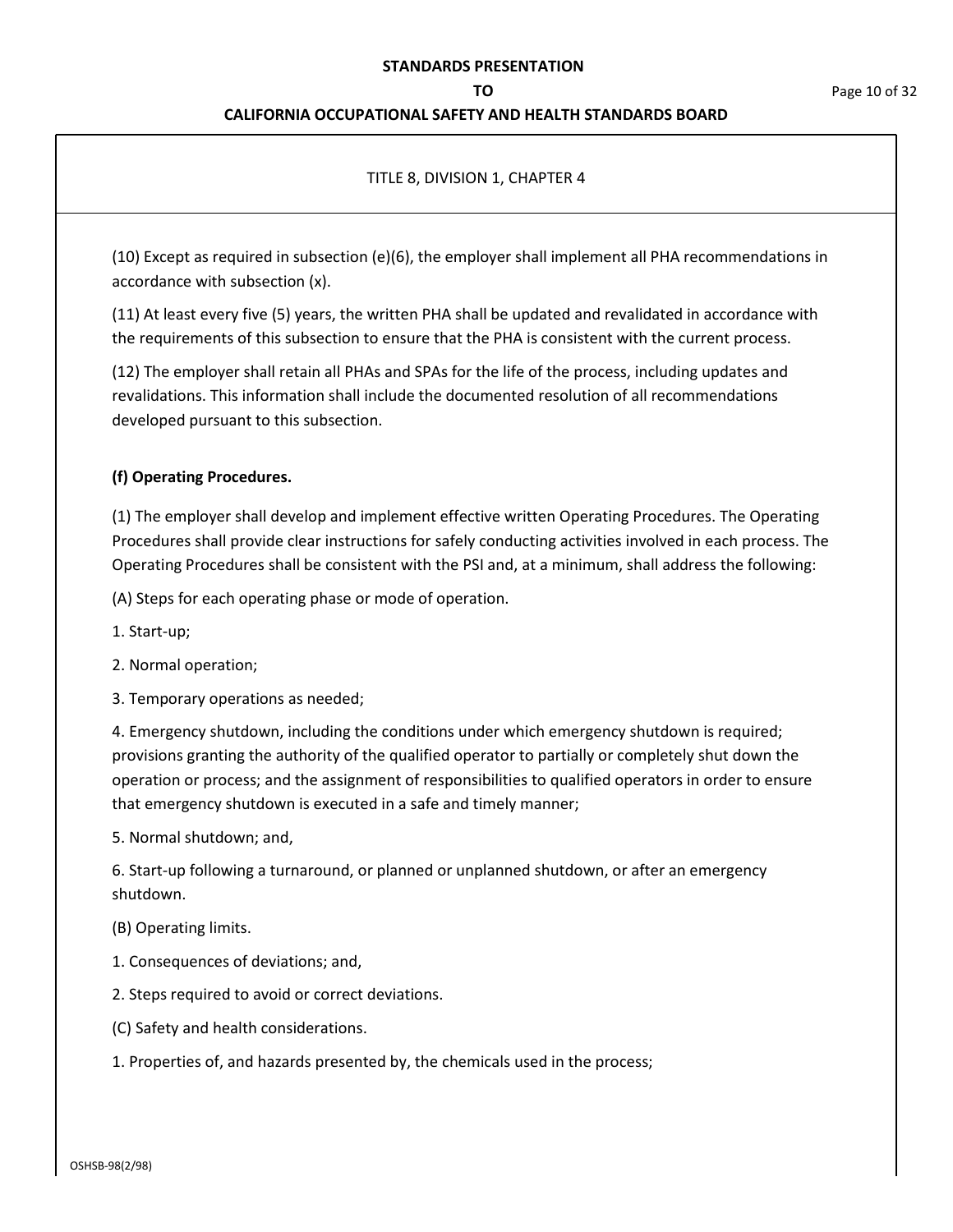## **CALIFORNIA OCCUPATIONAL SAFETY AND HEALTH STANDARDS BOARD**

## TITLE 8, DIVISION 1, CHAPTER 4

2. Precautions necessary to prevent exposure, including passive, active and procedural safeguards, and personal protective equipment;

3. Protective measures to be taken if physical contact or inhalation exposure occurs;

4. Safety procedures for opening process equipment;

5. Verification of the composition and properties of raw materials and control of hazardous chemical inventory levels; and,

6. Any special or unique hazards.

(D) Safety systems and their functions.

(2) A copy of the Operating Procedures shall be readily accessible to employees who work in or near the process area and to any other person who works in or near the process area or who maintains a process.

(3) The Operating Procedures shall be reviewed and updated as often as necessary to ensure that they reflect current, safe operating practices. The Operating Procedures shall include any changes that result from alterations in process chemicals, technology, personnel, process equipment or other changes to the facility. Changes to Operating Procedures shall be managed in accordance with the requirements of subsection (n).

(4) The employer shall certify annually that Operating Procedures are current and accurate.

(5) The Operating Procedures shall include emergency procedures for each process, including any response to the over-pressurizing or overheating of equipment or piping, and the handling of leaks, spills, releases and discharges of highly hazardous materials. These procedures shall provide that only qualified operators may initiate these operations, and that prior to allowing employees in the vicinity of a leak, release or discharge, the employer shall, at a minimum, do one of the following:

(A) Define conditions for handling leaks, spills or discharges that provide a level of protection that is functionally equivalent to, or safer than, shutting down or isolating the process;

(B) Isolate any vessel, piping and equipment where a leak, spill or discharge is occurring; or,

(C) Shutdown and depressurize all process operations where a leak, release or discharge is occurring.

(6) The employer shall develop, implement and maintain safe work practices to prevent or control hazards during specific activities, such as: opening process equipment or piping; tasks requiring lockout/tag-out procedures; confined space entry; handling, controlling and stopping leaks, spills, releases and discharges; and control over entry into hazardous work areas by maintenance, contractor, laboratory or other support personnel. Safe work practices shall apply to employees and employees of contractors.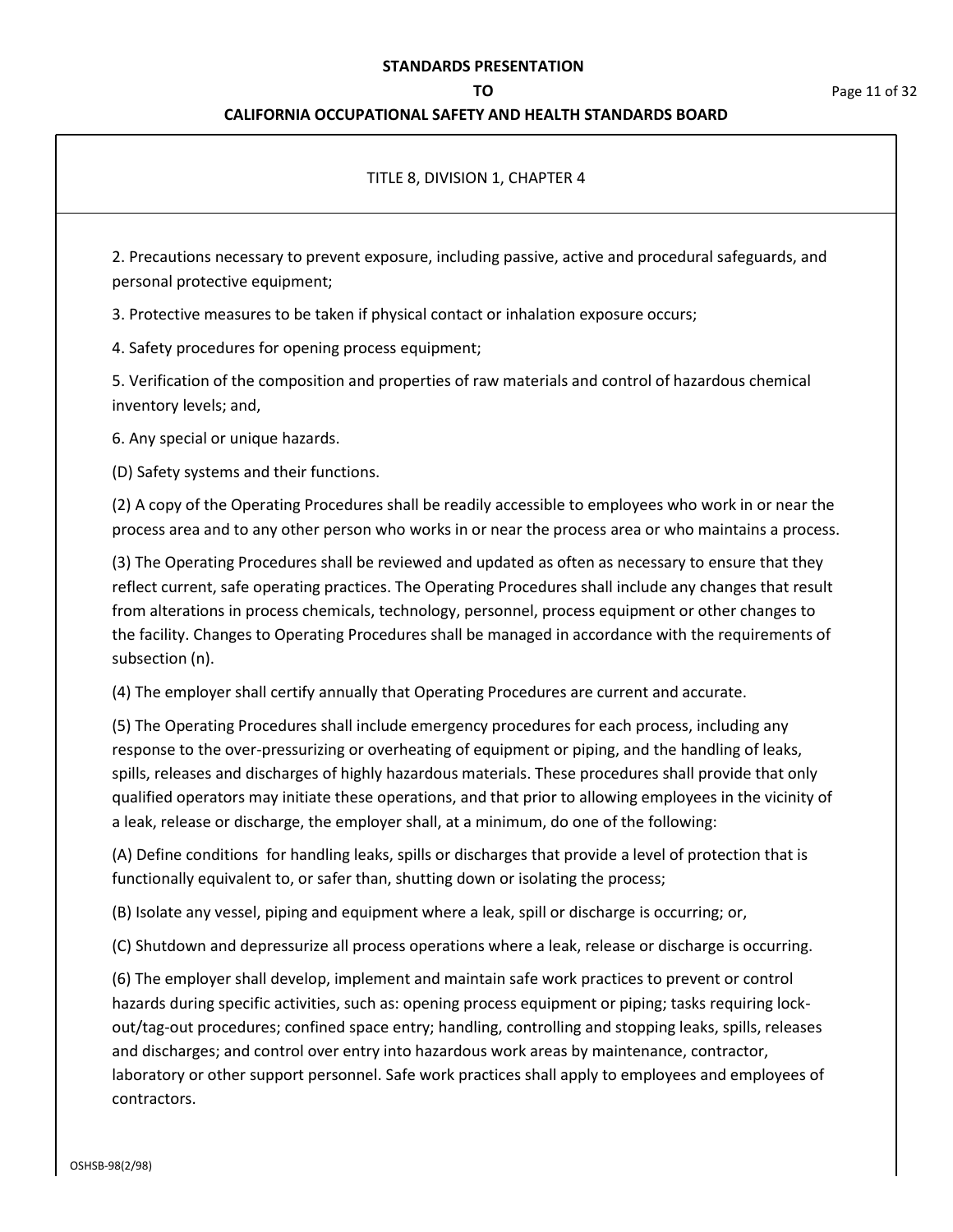## **CALIFORNIA OCCUPATIONAL SAFETY AND HEALTH STANDARDS BOARD**

## TITLE 8, DIVISION 1, CHAPTER 4

## **(g) Training.**

(1) Initial training.

(A) Each employee involved in the operation of a process, and each employee prior to working in a newly assigned process, shall be trained in an overview of the process and in the Operating Procedures, pursuant to subsection (f).

(B) Each employee involved in the maintenance of a process, and each maintenance employee prior to working in a newly assigned process, shall be trained in an overview of the process and in the relevant hazards and safe work practices, pursuant to subsection (f)(6).

(C) The training shall include the following material applicable to the employee's job tasks: safety and health hazards; procedures, including emergency operations and shut-down; and safe work practices.

(2) Refresher and supplemental training.

(A) At least every three years, and more often if necessary, the employer shall provide effective refresher and supplemental training to each operating employee to ensure that each employee understands and adheres to current operating procedures.

(B) At least every three years, and more often if necessary, the employer shall provide effective refresher and supplemental training to each maintenance employee to ensure that each employee understands and adheres to current maintenance procedures.

(C) The employer, in consultation with the employees involved in operating or maintaining a process, shall determine the appropriate frequency and content of refresher training.

(3) Training certification.

(A) The employer shall ensure that each employee involved in the operation or maintenance of a process has received, understood and successfully completed training as specified by this subsection.

(B) The employer, after the initial or refresher training, shall prepare a certification record containing the identity of the employee, the date(s) of training, the means used to verify that the employee understood the training, and the signature(s) of the person(s) administering the training.

(4) The employer shall develop and implement an effective written program that includes the following:

(A) The requirements that an employee must meet in order to be designated as qualified; and,

(B) Employee testing procedures to verify understanding and to ensure competency in job skill levels and work practices that protect employee safety and health.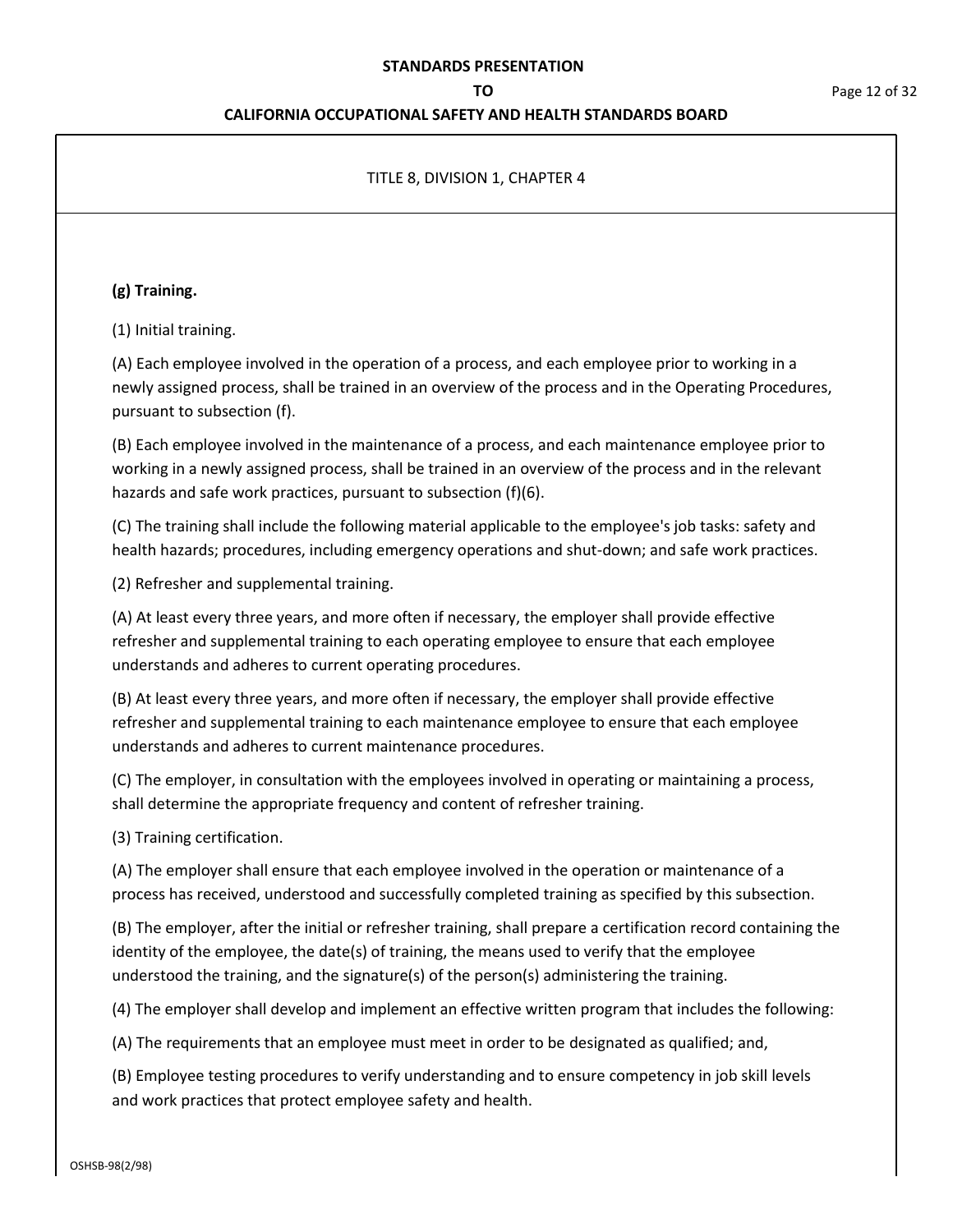### **CALIFORNIA OCCUPATIONAL SAFETY AND HEALTH STANDARDS BOARD**

### TITLE 8, DIVISION 1, CHAPTER 4

(5) Within twenty-four (24) months of the effective date of this section, the employer shall develop and implement an effective training program to ensure that all affected employees are aware of and understand all PSM elements described in this section. Employees and employee representatives participating in a team pursuant to this section shall be trained in the PSM elements relevant to that team.

(6) The employer shall provide for employee participation in developing and implementing the training program, pursuant to subsection (q).

## **(h) Contractors.**

(1) This section applies to contractors performing maintenance or repair, supply services, turnaround, major renovation or specialty work on or adjacent to a process. It does not apply to contractors providing incidental services that do not affect process safety, such as janitorial work, food and drink services, laundry, delivery or other supply services.

(2) Refinery employer responsibilities.

(A) When selecting a contractor, the refinery employer shall obtain and evaluate information regarding the contractor's safety performance, including programs used to prevent employee injuries and illnesses, and shall require that its contractors and any subcontractors use a skilled and trained workforce pursuant to Health and Safety Code Section 25536.7.

(B) The refinery employer shall inform the contractor, and shall ensure that the contractor has informed each of its employees, of the following:

1. Potential process safety hazards associated with the contractor's work;

2. Applicable refinery safety rules; and,

3. Applicable provisions of this section, including the provisions of the Emergency Action Plan, pursuant to subsection (p).

(C) The refinery employer shall develop and implement effective written procedures in order to ensure the safe entry, presence and exit of the contractor and employees of the contractor in process areas.

(D) The refinery employer shall periodically evaluate the performance of contractors in fulfilling their obligations, as specified in this subsection. The refinery employer shall ensure and document that the requirements of this subsection are performed and completed by the contractor.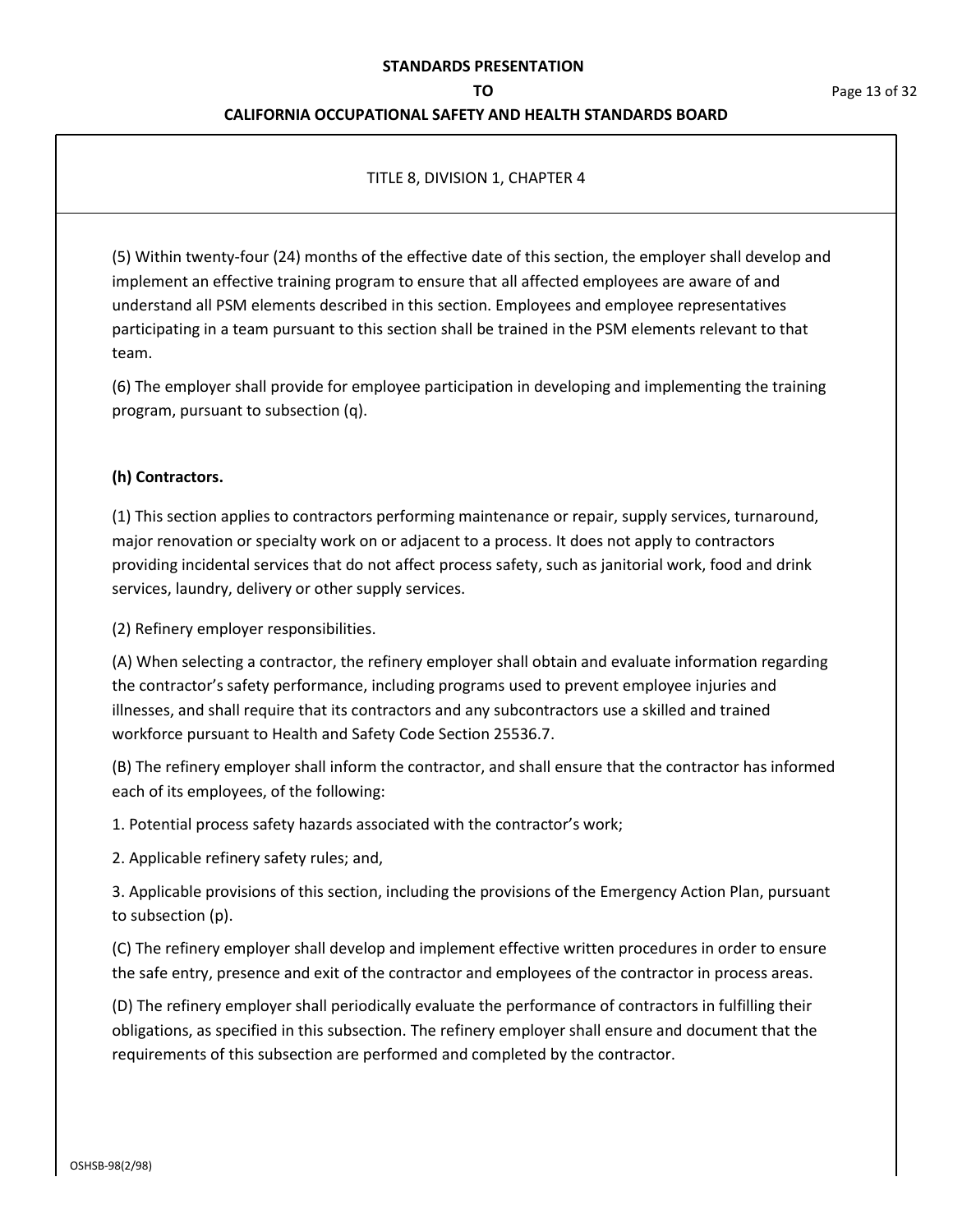## **CALIFORNIA OCCUPATIONAL SAFETY AND HEALTH STANDARDS BOARD**

## TITLE 8, DIVISION 1, CHAPTER 4

(E) The refinery employer shall obtain and make available to the Division of Occupational Safety and Health (Division) upon request a copy of the contractor's injury and illness log related to the contractor's work in the process areas.

(3) Contractor responsibilities.

(A) The contractor shall ensure that it meets the requirements of Health and Safety Code Section 25536.7, and that all of its employees are effectively trained, pursuant to subsection (g), in the work practices necessary to safely perform their jobs, including:

1. Potential process safety hazards related to their jobs;

2. Applicable refinery safety rules; and,

3. Applicable provisions of this section, including the provisions of the Emergency Action Plan, pursuant to subsection (p).

(B) The contractor shall document that each of its employees has successfully completed the training required by this subsection by maintaining a record identifying:

1. Each employee who has received training;

2. The date(s) and subject(s) of training each employee has received; and,

3. The means used to verify that the employee understood the training received.

(C) The contractor shall ensure that each of its employees understands and follows the safety and health procedures of the refinery employer and the contractor.

(D) The contractor shall advise the refinery employer of specific hazards presented by the contractor's work, as well as any hazards identified by the contractor while performing work for the refinery.

(4) Nothing in this subsection shall preclude the employer from requiring a contractor or an employee of a contractor to whom information is made available under this section to enter into a confidentiality agreement prohibiting him or her from disclosing such information, as set forth in CCR Title 8, Section 5194(i).

## **(i) Pre Start-Up Safety Review.**

(1) The employer shall perform a Pre Start-Up Safety Review (PSSR) for new processes and for modified processes if the modification necessitates a change in the PSI, pursuant to subsection (d) and for partial or unplanned shutdowns. The employer shall also conduct a PSSR for all turnaround work performed on a process.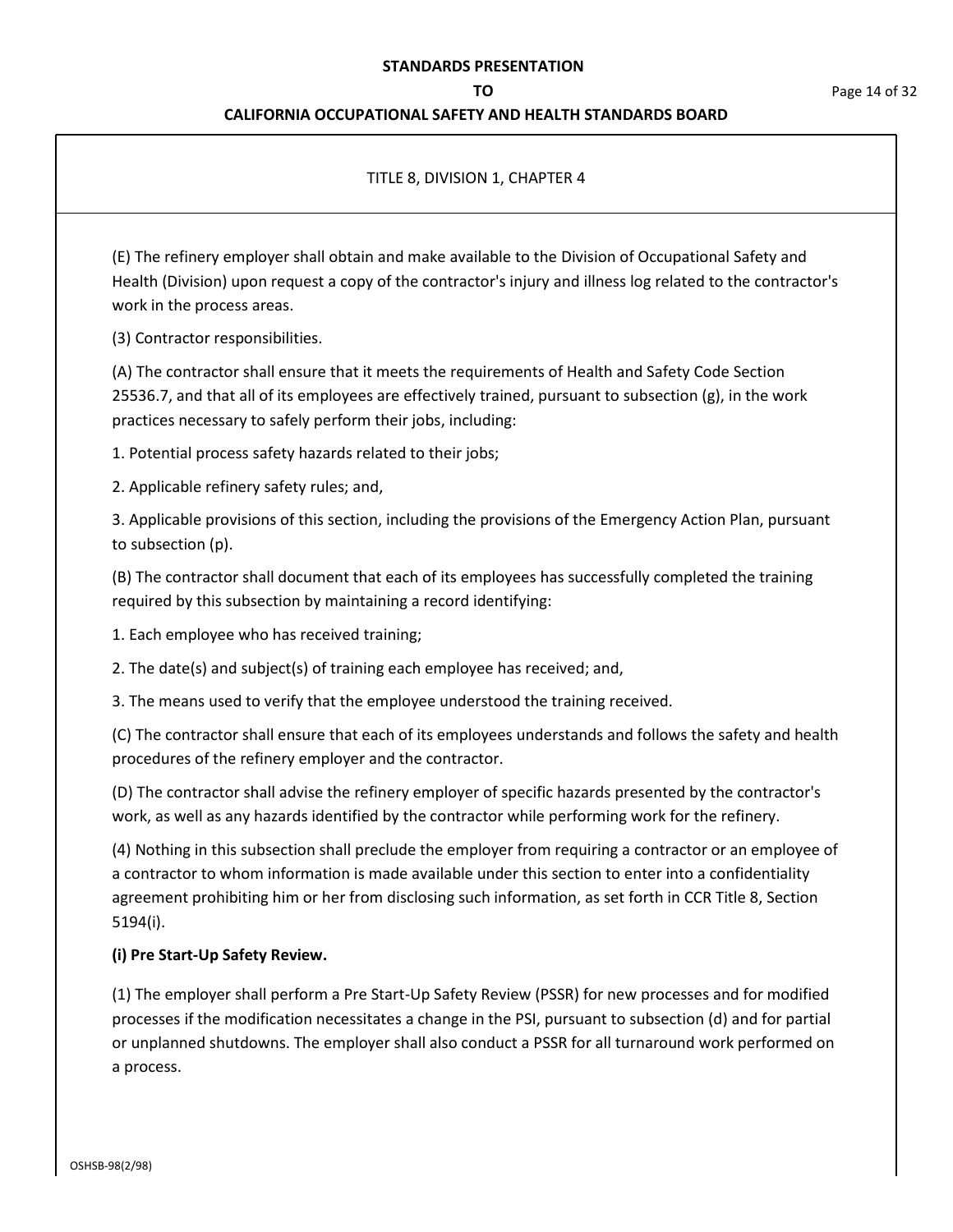## **CALIFORNIA OCCUPATIONAL SAFETY AND HEALTH STANDARDS BOARD**

## TITLE 8, DIVISION 1, CHAPTER 4

(2) The PSSR shall confirm all of the following prior to the introduction of highly hazardous materials to a process:

(A) Construction, maintenance and repair work has been performed in accordance with design specifications;

(B) Process equipment has been maintained and is operable in accordance with design specifications;

(C) Effective safety, operating, maintenance and emergency procedures are in place;

(D) For new processes, a PHA, HCA, DMR, and SPA have each been performed, as applicable pursuant to this section, and recommendations have been implemented or resolved before start-up. For new or modified processes, all changes have been implemented pursuant to the requirements of subsection (n); and,

(E) Training of each operating employee and maintenance employee affected by the change has been completed.

(3) The employer shall involve operating or maintenance employees in the PSSR who have expertise and experience in the operations and engineering of the process being started. An operating employee who currently works in the unit and who has expertise and experience in the process being started shall be designated as the employee representative, pursuant to subsection (q).

#### **(j) Mechanical Integrity.**

(1) Written procedures.

(A) The employer shall develop, implement and maintain effective written procedures to ensure the ongoing integrity of process equipment.

(B) The procedures shall provide clear instructions for safely conducting maintenance activities on process equipment, consistent with the PSI, pursuant to subsection (d).

(C) The procedures and inspection documents developed under this subsection shall be readily accessible to employees and employee representatives, pursuant to subsection (q).

(2) Inspection and testing.

(A) Inspections and tests shall be performed on process equipment using procedures that meet or exceed RAGAGEP.

(B) The frequency of inspections and tests shall be consistent with: (1) the applicable manufacturer's recommendations, (2) RAGAGEP or (3) internal practices that are more protective than (1) or (2).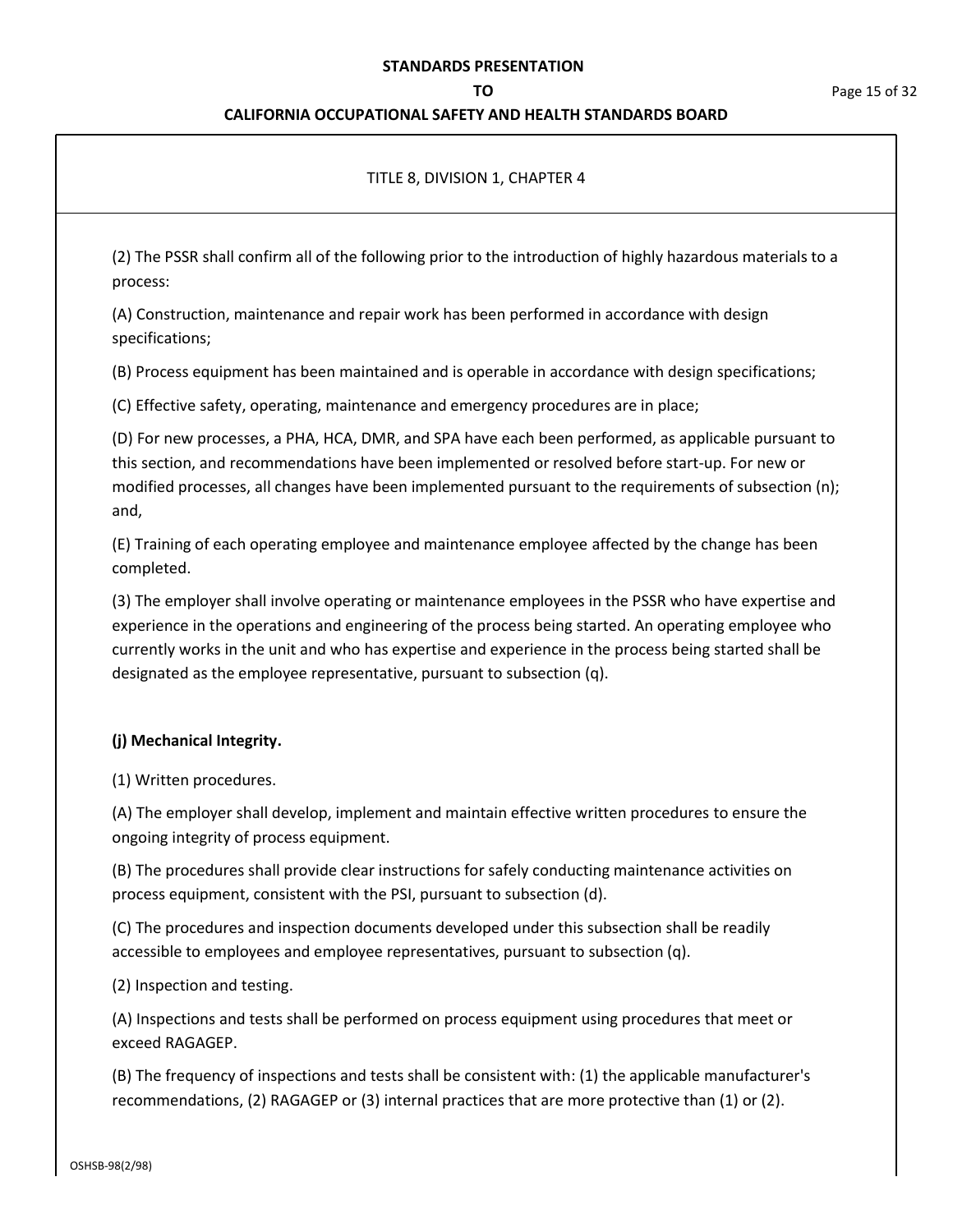### **CALIFORNIA OCCUPATIONAL SAFETY AND HEALTH STANDARDS BOARD**

## TITLE 8, DIVISION 1, CHAPTER 4

Inspections and tests shall be conducted more frequently if necessary, based on the operating experience with the process equipment.

(C) The employer shall retain a certification record to document that each inspection and test has been performed in accordance with this subsection. The certification record shall identify the date of the inspection, the name of the person who performed the inspection or test, a description of the inspection or test performed, the results of the inspection or test, and the serial number or other identifier of the process equipment.

(3) Equipment deficiencies.

(A) The employer shall correct deficiencies to ensure safe operation of process equipment. Repair methodologies shall be consistent with RAGAGEP or more protective internal practices.

(4) Quality assurance.

(A) The employer shall ensure that all process equipment at a minimum complies with the criteria established by the PSI, pursuant to subsection (d). The employer shall ensure that all process equipment is:

1. Suitable for the process application for which it is or will be used;

2. Fabricated from the proper materials of construction; and,

3. Designed, constructed, installed, maintained, inspected, tested, operated and replaced in compliance with manufacturer's and other design specifications and all applicable codes and standards.

(B) If the employer installs new process equipment or has existing process equipment for which no RAGAGEP exists, the employer shall document and ensure that this equipment is designed, constructed, installed, maintained, inspected, tested and operating in a safe manner.

(C) The employer shall conduct regularly scheduled checks and inspections as necessary to ensure that the requirements of subsection  $(j)(4)(A)$  are met.

(D) The employer shall ensure that maintenance materials, spare parts and equipment meet design specifications and applicable codes.

(E) The employer shall establish a process for evaluating new or updated codes and standards and implementing changes as appropriate to ensure safe operation.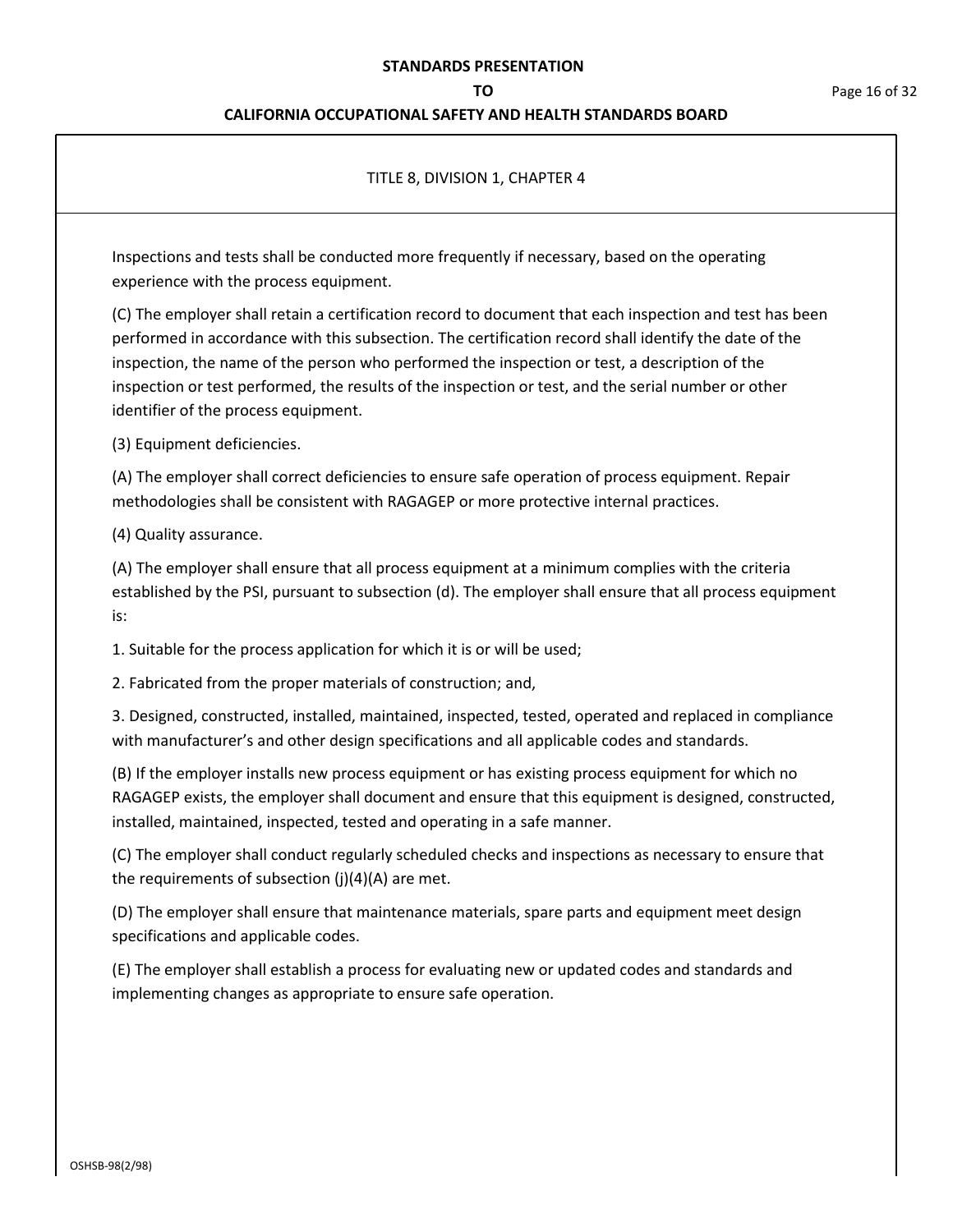## **CALIFORNIA OCCUPATIONAL SAFETY AND HEALTH STANDARDS BOARD**

## TITLE 8, DIVISION 1, CHAPTER 4

### **(k) Damage Mechanism Review.**

(1) The employer shall complete a DMR for each existing and new process for which a damage mechanism exists**.** Where no DMR is performed, the employer shall document the rationale for the determination that no damage mechanisms exist. The employer shall determine and document the priority order for conducting DMRs based on the process operating history, the PHA schedule and inspection records.

(2) The employer shall complete no less than fifty (50) percent of initial DMRs within three (3) years and all remaining DMRs within five (5) years of the effective date of this section. If the employer has conducted and documented a DMR for a process unit up to five (5) years prior to the effective date of this section, and that DMR includes the elements identified in subsection (k)(8), that DMR may be used to satisfy the employer's obligation to complete an initial DMR under this subsection.

(3) A DMR shall be revalidated at least once every five years.

(4) A DMR shall be reviewed as part of a major change on a process for which a damage mechanism exists, prior to approval of the change. If a major change may introduce a damage mechanism, a DMR shall be conducted, prior to approval of the change.

(5) Where a damage mechanism is identified as a contributing factor in an incident investigation, pursuant to subsection (o), the employer shall review the most recent DMRs that are relevant to the investigation. If a DMR has not been performed on the processes that are relevant to the investigation, the incident investigation team shall recommend that a DMR be conducted and completed within a specified timeframe.

(6) The DMR for a process unit shall be available to the team performing a PHA for that process unit.

(7) The DMR shall be performed by a team with expertise in engineering, equipment and pipe inspection, damage and failure mechanisms, and the operation of the process or processes under review. The team shall include one member knowledgeable in the specific DMR methodology being used. The employer shall provide for employee participation pursuant to subsection (q).

(8) The DMR for each process shall include:

(A) Assessment of process flow diagrams;

(B) Identification of all potential damage mechanisms, pursuant to subsection (k)(9);

(C) Determination that the materials of construction are appropriate for their application and are resistant to potential damage mechanisms;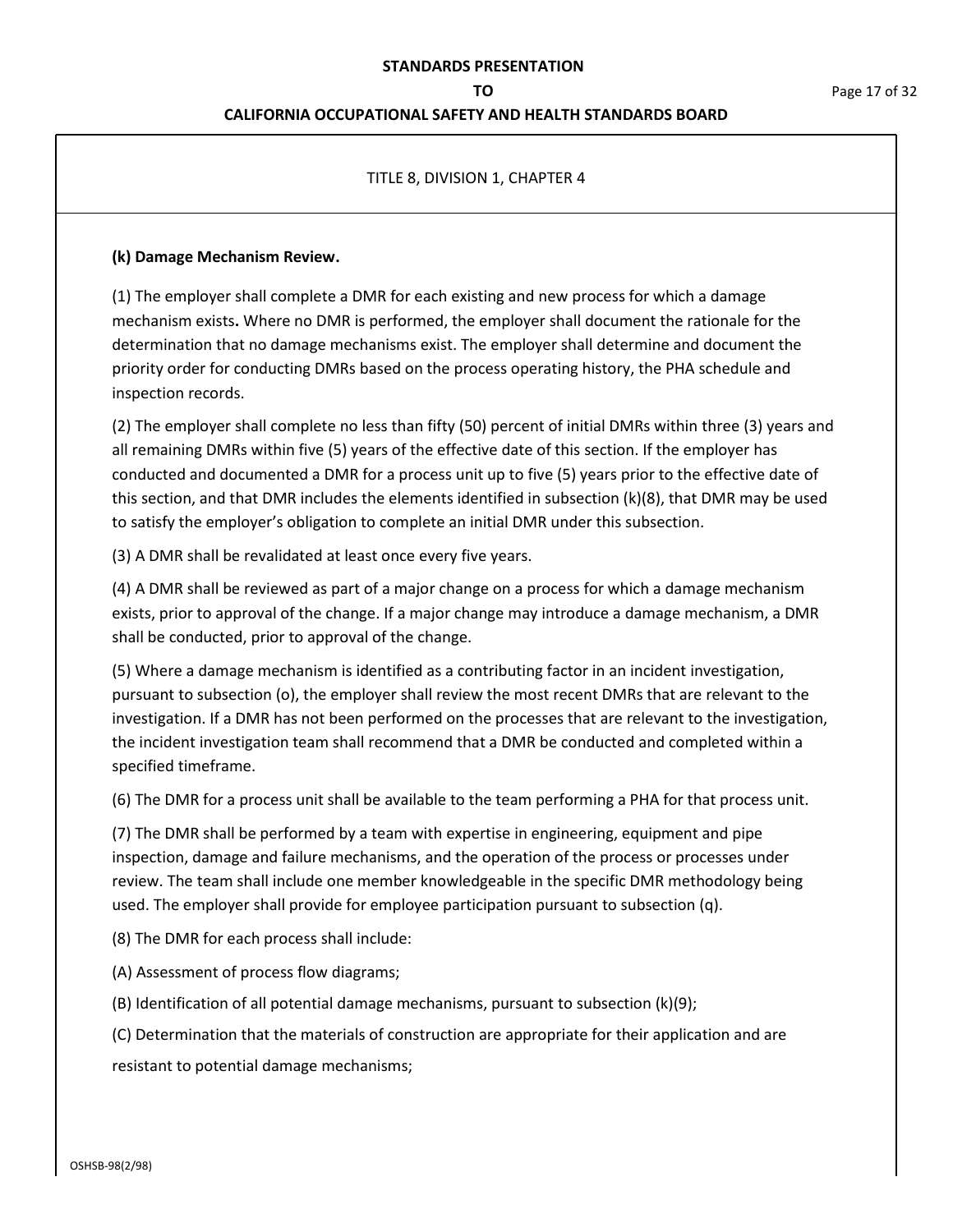## **CALIFORNIA OCCUPATIONAL SAFETY AND HEALTH STANDARDS BOARD**

## TITLE 8, DIVISION 1, CHAPTER 4

(D) Methods to prevent or mitigate damage; and,

(E) Review of operating parameters to identify operating conditions that could accelerate or otherwise

worsen damage, or that could minimize or eliminate damage.

(9) For purposes of this subsection, damage mechanisms include, but are not limited to:

(A) Mechanical loading failures, such as ductile fracture, brittle fracture, mechanical fatigue and buckling;

(B) Erosion, such as abrasive wear, adhesive wear and fretting;

(C) Corrosion, such as uniform corrosion, localized corrosion and pitting;

(D) Thermal-related failures, such as creep, metallurgical transformation and thermal fatigue;

(E) Cracking, such as stress-corrosion cracking; and,

(F) Embrittlement, such as high-temperature hydrogen attack.

(10) DMRs shall include an assessment of previous experience with the process, including the inspection history and all damage mechanism data; a review of industry-wide experience with the process; and all applicable standards, codes and practices.

(11) At the conclusion of the analysis, the team shall prepare a written DMR report, which shall include the following:

(A) The process unit and damage mechanisms analyzed;

(B) Results of all analyses conducted, pursuant to subsection (k)(8);

(C) Recommendations for temporarily mitigating damage; and,

(D) Recommendations for preventing damage.

(12) The report shall be provided to and, upon request, reviewed with employees whose work assignments are within the process unit described in the DMR.

(13) The employer shall implement all recommendations in accordance with subsection (x).

(14) DMR reports shall be retained for the life of the process unit.

#### **(***l***) Hierarchy of Hazard Controls Analysis.**

(1) The employer shall conduct a Hierarchy of Hazard Controls Analysis (HCA) as a standalone analysis for all existing processes. For the HCA on existing processes, the team shall review the PHA while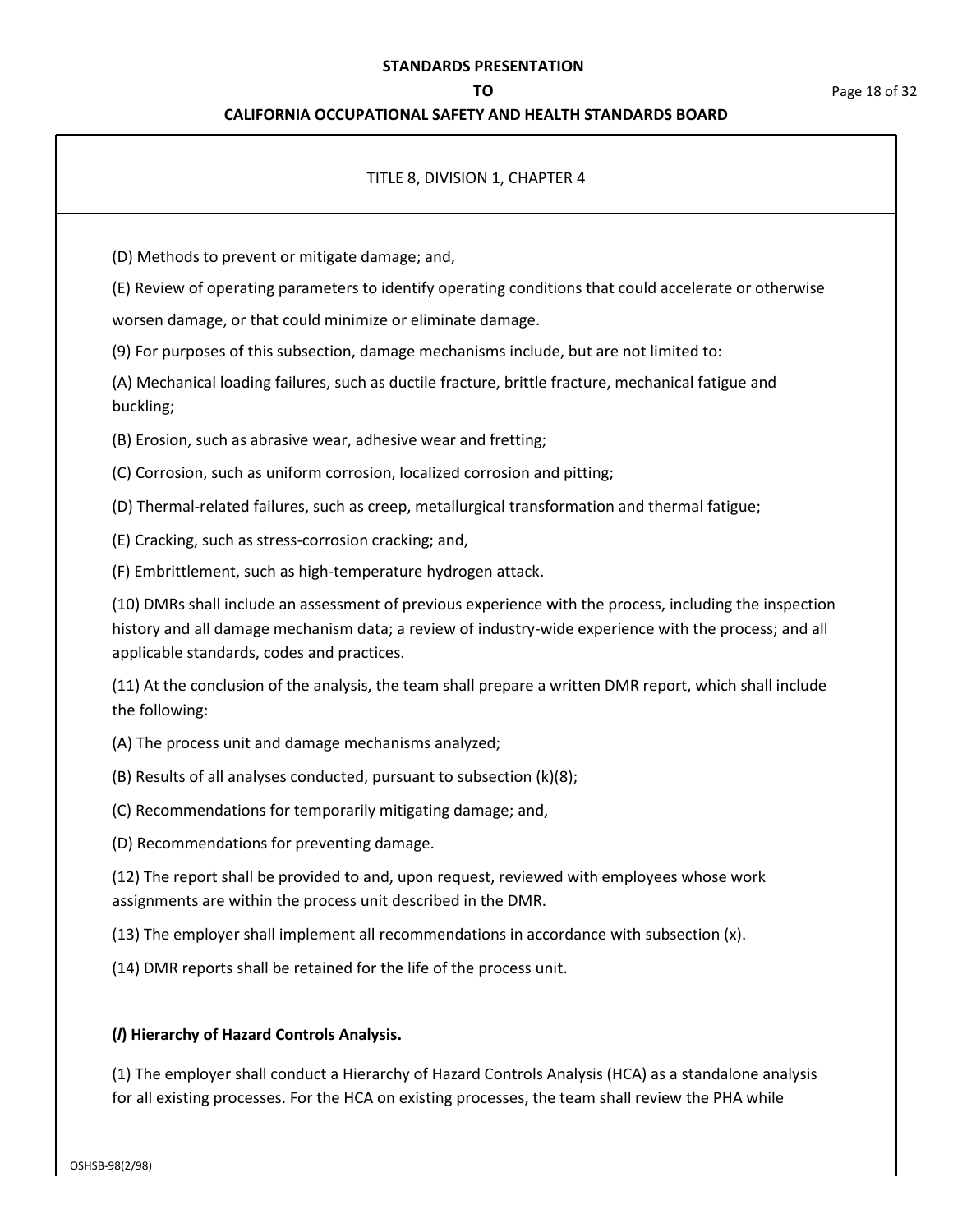## **CALIFORNIA OCCUPATIONAL SAFETY AND HEALTH STANDARDS BOARD**

## TITLE 8, DIVISION 1, CHAPTER 4

conducting the HCA. The HCA for existing processes shall be performed in accordance with the following schedule, and may be performed in conjunction with the PHA schedule:

(A) 50% of existing processes within three (3) years of the effective date of this section.

(B) Remaining processes within five (5) years of the effective date of this section.

(C) All HCAs for existing processes shall be updated and revalidated as standalone analyses at least every five (5) years, and may be performed in conjunction with the PHA schedule.

(2) The employer shall also conduct an HCA in a timely manner as follows:

(A) For all recommendations made by a PHA team for each scenario that identifies the potential for a major incident, pursuant to subsection (e);

(B) For all recommendations that result from the investigation of a major incident, pursuant to subsection (o);

(C) As part of a MOC review, whenever a major change is proposed, pursuant to subsection (n); and,

(D) During the design and review of new processes, new process units and new facilities, and their related process equipment.

(3) HCAs shall be documented, performed, updated and revalidated by a team with expertise in engineering and process operations. The team shall include one member knowledgeable in the HCA methodology being used and at least one operating employee who currently works on the process and has expertise and experience specific to the process being evaluated. The employer shall provide for employee participation pursuant to subsection (q). As necessary, the team shall consult with individuals with expertise in damage mechanisms, process chemistry and control systems.

(4) The HCA team shall:

(A) Compile or develop all risk-relevant data for each process or recommendation;

(B) Identify, characterize and prioritize risks posed by each process safety hazard;

(C) Identify, analyze and document all inherent safety measures and safeguards for each process safety hazard in the following sequence and priority order, from most preferred to least preferred: first order inherent safety measures; second order inherent safety measures; passive safeguards; active safeguards; and procedural safeguards. For purposes of this section, first order inherent safety measures are considered to be most effective and procedural safeguards are considered to be least effective.

(D) Identify, analyze, and document relevant, publically available information on inherent safety measures and safeguards. This information shall include inherent safety measures and safeguards that have been: (1) achieved in practice by the petroleum refining industry and related industrial sectors; and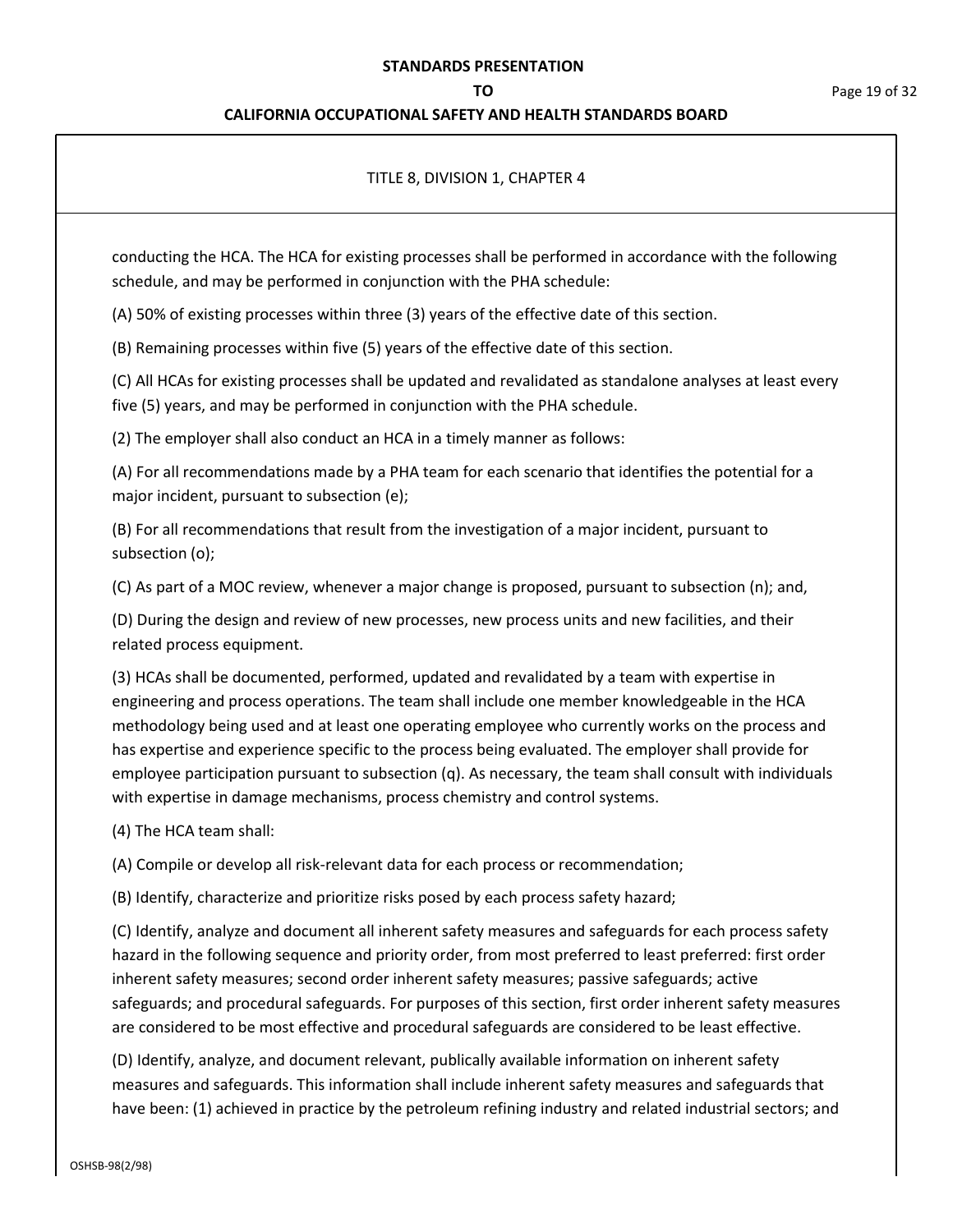## **CALIFORNIA OCCUPATIONAL SAFETY AND HEALTH STANDARDS BOARD**

## TITLE 8, DIVISION 1, CHAPTER 4

(2) required or recommended for the petroleum refining industry and related industrial sectors, by a federal or state agency, or local California agency, in a regulation or report.

(E) For each process safety hazard identified in subsection (*l*)(4), develop written recommendations in the following sequence and priority order:

1. Eliminate hazards to the greatest extent feasible using first order inherent safety measures;

2. Reduce any remaining hazards to the greatest extent feasible using second order inherent safety measures;

3. Effectively reduce remaining risks using passive safeguards;

4. Effectively reduce remaining risks using active safeguards; and,

5. Effectively reduce remaining risks using procedural safeguards.

(5) The HCA team shall complete an HCA report within 90 calendar days of developing the recommendations. The report shall include:

(A) A description of the composition, experience and expertise of the team;

(B) A description of the HCA methodology used by the team;

(C) A description of each process safety hazard analyzed by the team, pursuant to subsection (*l*)(4)(B);

(D) A description of the inherent safety measures and safeguards analyzed by the team, pursuant to subsection (*l*)(4)(C); and,

(E) The rationale for the inherent safety measures and safeguards recommended by the team for each process safety hazard, pursuant to subsection (*l*)(4)(E).

(6) The employer shall implement all recommendations in accordance with subsection (x).

(7) The employer shall retain all HCA reports for the life of each process.

## **(m) Hot Work.**

(1) The employer shall develop, implement and maintain an effective written procedure for the issuance of hot work permits.

(2) The permit shall: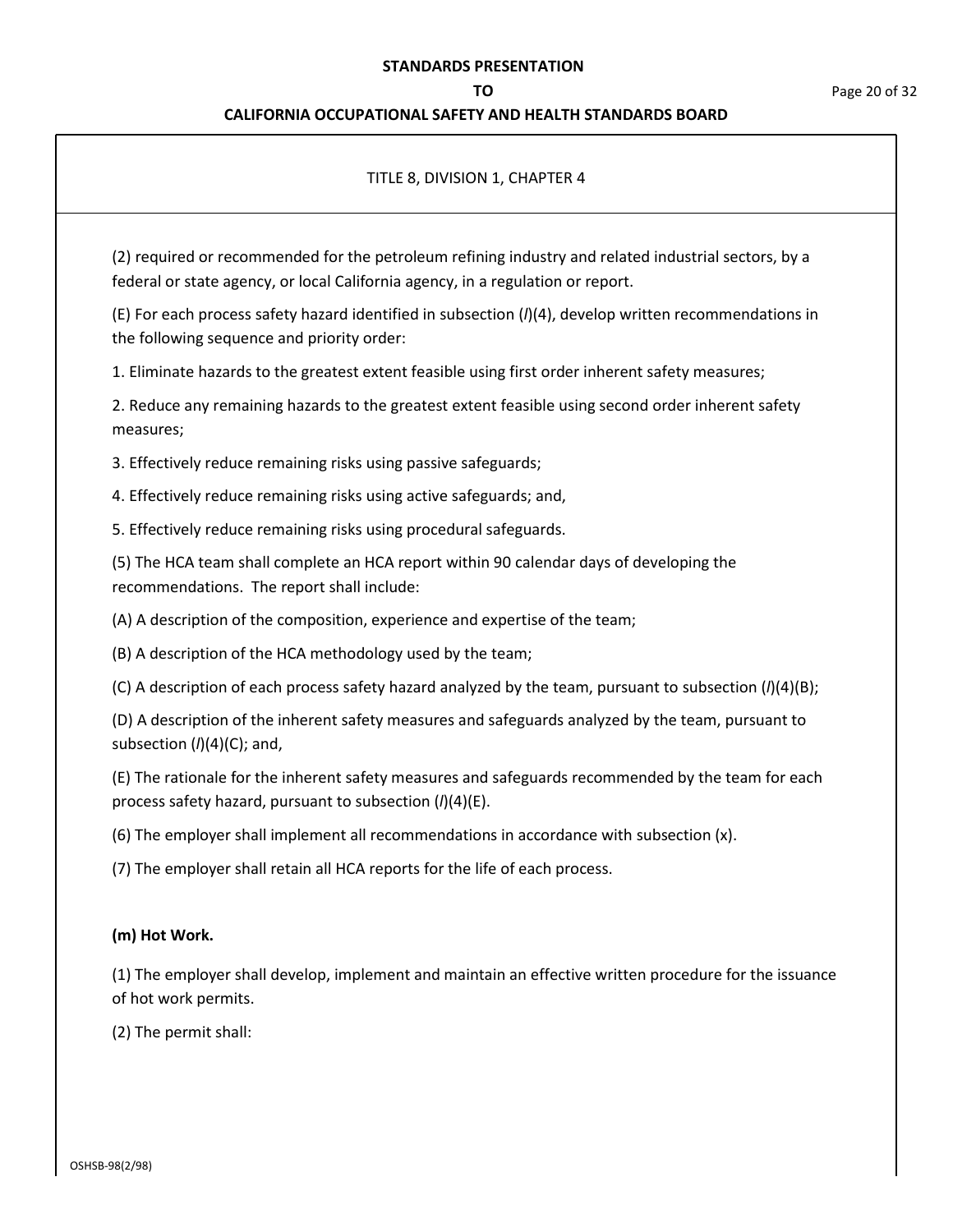## **CALIFORNIA OCCUPATIONAL SAFETY AND HEALTH STANDARDS BOARD**

## TITLE 8, DIVISION 1, CHAPTER 4

(A) Certify that the applicable portions of the fire prevention and protection requirements contained in CCR Title 8, Section 4848 and CCR Title 8, Section 6777 have been implemented prior to the initiation of hot work;

(B) Indicate the date(s) and time(s) during which hot work is to be performed;

(C) Identify the equipment or process on which hot work is to be performed; and,

(D) Identify the name and employer of the party performing the hot work.

(3) All hot work permits shall be kept on file for one (1) year.

#### **(n) Management of Change.**

(1) The employer shall develop, implement and maintain effective written MOC procedures to manage changes (except for replacements-in-kind) in process chemicals, technology, procedures, process equipment and facilities. The MOC procedure shall include provisions for temporary repairs, including temporary pipe repairs.

(2) The MOC procedures shall ensure that the following are addressed and documented prior to any change:

(A) The technical basis for the proposed change;

(B) Potential process safety impacts of the change;

(C) Modifications to operating and maintenance procedures or development of new operating and maintenance procedures;

(D) The time period required for the change; and,

(E) Authorization requirements for the proposed change.

(3) Prior to implementing a major change, the employer shall review or conduct a DMR pursuant to subsection (k) and perform an HCA pursuant to subsection (*l*). The findings of the DMR and recommendations of the HCA shall be included in the MOC documentation.

(4) The employer shall use qualified personnel and appropriate methods for all MOCs, based upon hazard, complexity and type of change.

(5) The employer shall provide for employee participation pursuant to subsection (q).

(6) Employees involved in the process, as well as maintenance workers whose job tasks will be affected by a change, shall be informed of, and effectively trained in, the change in a timely manner, prior to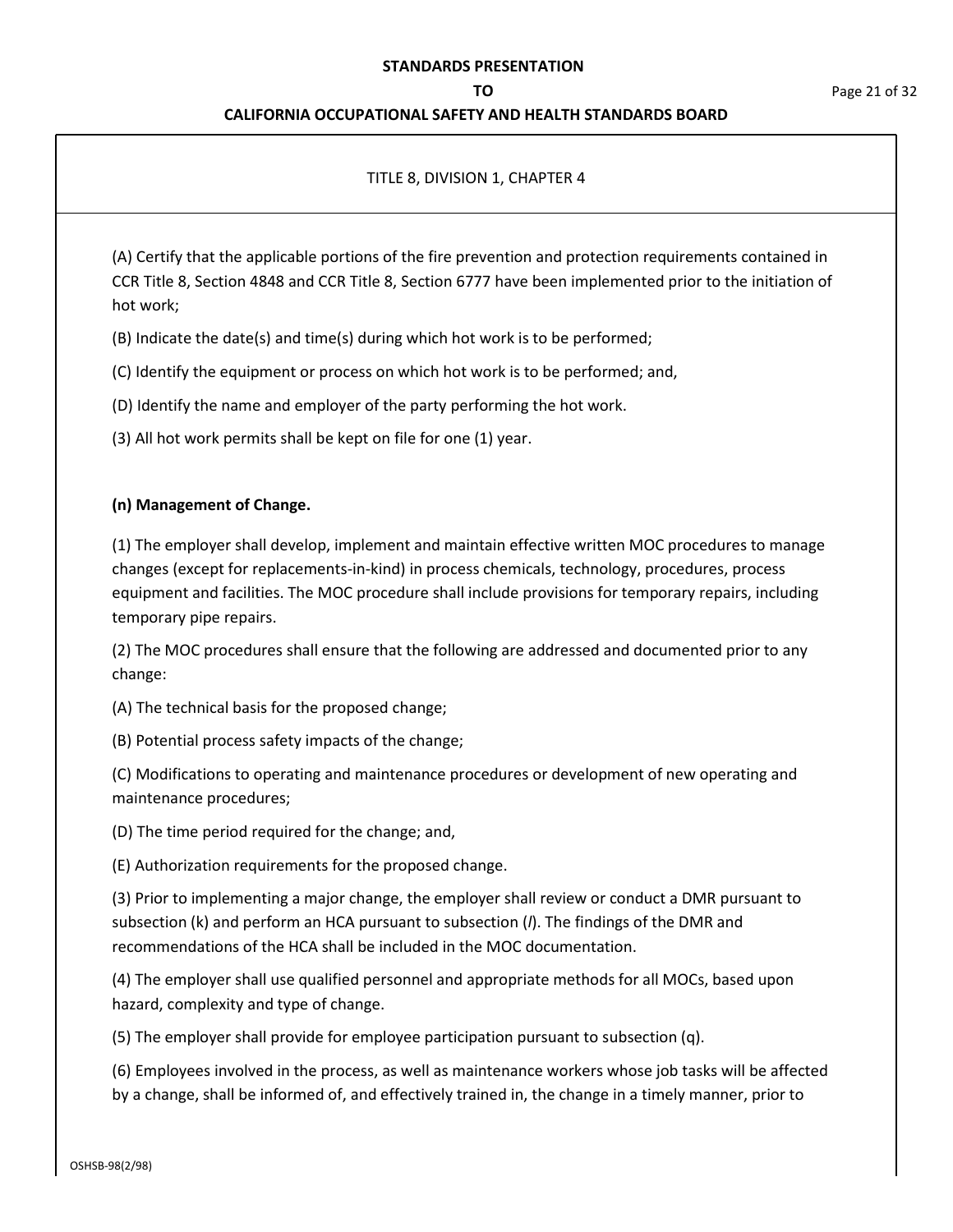#### **CALIFORNIA OCCUPATIONAL SAFETY AND HEALTH STANDARDS BOARD**

## TITLE 8, DIVISION 1, CHAPTER 4

implementation of the change. For contractors and employees of contractors who are operating the process and whose job tasks will be affected by a change, the employer shall make the MOC documentation available and require effective training in the change in a timely manner, prior to implementation of the change, pursuant to subsection (h).

(7) If a change covered by this subsection results in a change to the PSI, such information shall be amended and updated in a timely manner, in accordance with subsection (d).

(8) If a change covered by this subsection results in a change to the Operating Procedures, the procedures shall be amended and updated in a timely manner, in accordance with subsection (f).

## **(o) Incident Investigation – Root Cause Analysis.**

(1) The employer shall develop, implement and maintain effective written procedures for promptly investigating and reporting any incident that results in, or could reasonably have resulted in, a major incident.

(2) The written procedures shall include an effective method for conducting a thorough Root Cause Analysis.

(3) The employer shall initiate the incident investigation as promptly as possible, but no later than 48 hours following an incident. As part of the incident investigation, the employer shall conduct a Root Cause Analysis.

(4) The employer shall establish an Incident Investigation Team, which at a minimum shall consist of a person with expertise and experience in the process involved; a person with expertise in the employer's Root Cause Analysis method; and a person with expertise in overseeing the investigation and analysis. The employer shall provide for employee participation pursuant to subsection (q). If the incident involved the work of a contractor, a representative of the contractor's employees shall be included on the investigation team.

(5) The Incident Investigation Team shall implement the employer's Root Cause Analysis method to determine the initiating and underlying causes of the incident. The analysis shall include identification of management system failures, including organizational and safety culture deficiencies.

(6) The Incident Investigation Team shall develop recommendations to address the findings of the Root Cause Analysis. The recommendations shall include interim measures that will prevent a recurrence or similar incident until final corrective actions can be implemented.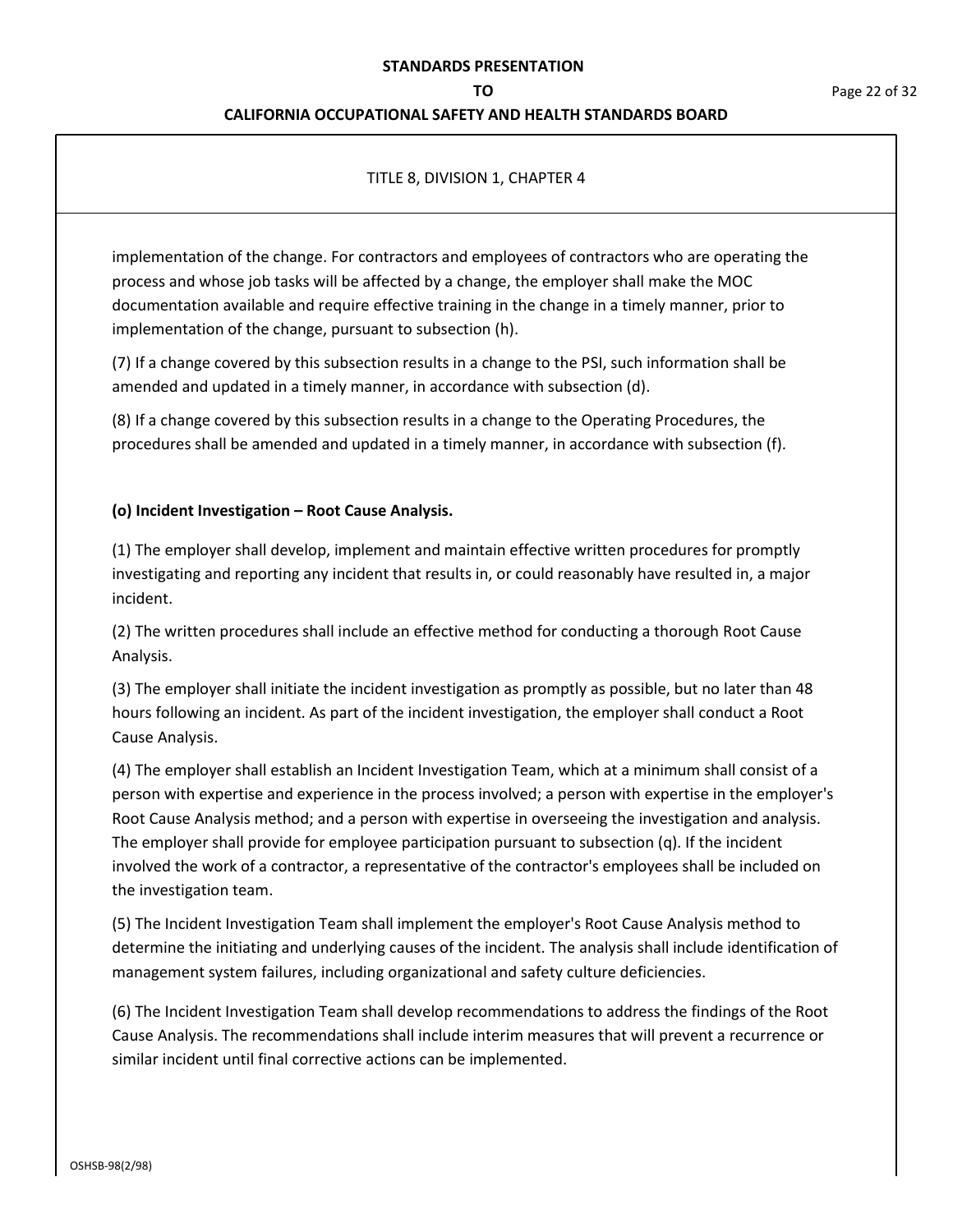## **CALIFORNIA OCCUPATIONAL SAFETY AND HEALTH STANDARDS BOARD**

## TITLE 8, DIVISION 1, CHAPTER 4

(7) The team shall prepare a written investigation report within ninety (90) calendar days of the incident. If the team demonstrates in writing that additional time is needed due to the complexity of the investigation, the team shall prepare a status report within ninety (90) calendar days of the incident and every thirty (30) calendar days thereafter until the investigation is complete. The team shall prepare a final investigation report within five (5) months of the incident.

(8) Investigation reports shall include:

(A) The date and time of the incident;

(B) The date and time the investigation began;

(C) A detailed description of the incident;

(D) The factors that caused or contributed to the incident, including direct causes, indirect causes and root causes, determined through the Root Cause Analysis;

(E) A list of any DMR(s), PHA(s), SPA(s), and HCA(s) that were reviewed as part of the investigation;

(F) Documentation of relevant findings from the review of DMR(s), PHA(s), SPA(s) and HCA(s);

(G) The Incident Investigation Team's recommendations; and,

(H) Interim measures implemented by the employer.

(9) The employer shall implement all recommendations in accordance with subsection (x).

(10) The employer shall complete an HCA in a timely manner for all recommendations that result from the investigation of a major incident. The employer shall append the HCA report to the investigation report.

(11) Investigation reports shall be provided to and upon request, reviewed with employees whose job tasks are affected by the incident. Investigation reports shall also be made available to all operating, maintenance and other personnel, including employees of contractors where applicable, whose work assignments are within the facility where the incident occurred or whose job tasks are relevant to the incident findings. Investigation reports shall be provided on request to employee representatives and, where applicable, contractor employee representatives.

(12) Incident investigation reports shall be retained for the life of the process unit.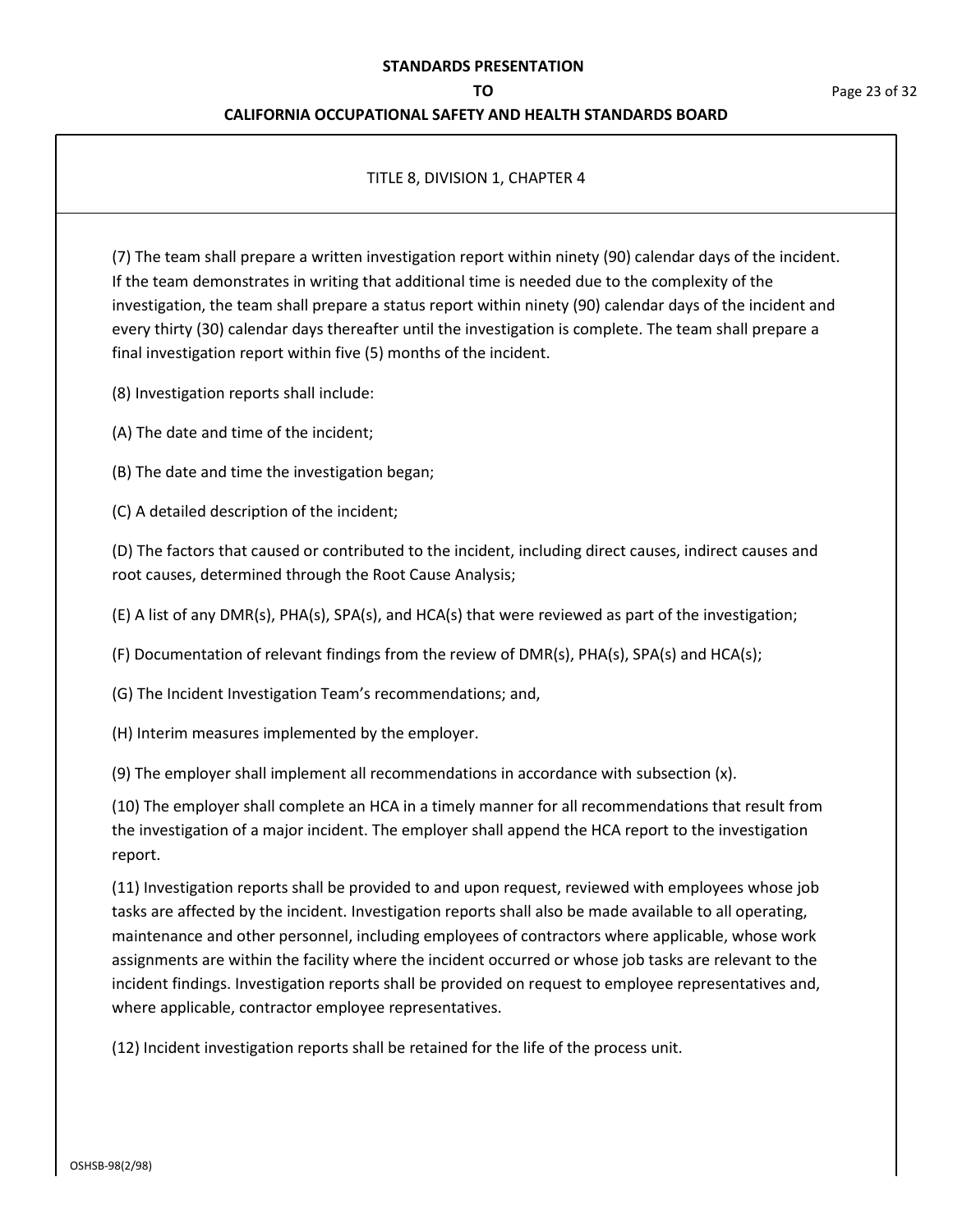## **CALIFORNIA OCCUPATIONAL SAFETY AND HEALTH STANDARDS BOARD**

## TITLE 8, DIVISION 1, CHAPTER 4

### **(p) Emergency Planning and Response.**

(A) The employer shall develop, implement and maintain an effective Emergency Action Plan pursuant to CCR Title 8, Section 3220.

## **(q) Employee Participation.**

(1) In consultation with employees and employee representatives, the employer shall develop, implement and maintain a written plan to effectively provide for employee participation in all PSM elements, pursuant to this section. The plan shall include provisions that provide for the following:

(A) Effective participation by affected operating and maintenance employees and employee representatives, throughout all phases, in performing PHAs, DMRs, HCAs, MOCs, Management of Organizational Change (MOOCs), Process Safety Culture Assessment (PSCAs), Incident Investigations, SPAs and PSSRs;

(B) Effective participation by affected operating and maintenance employees and employee representatives, throughout all phases, in the development, training, implementation and maintenance of the PSM elements required by this section; and,

(C) Access by employees and employee representatives to all documents or information developed or collected by the employer pursuant to this section, including information that might be subject to protection as a trade secret.

(2) Authorized collective bargaining agents may select (i) employee(s) to participate in overall PSM program development and implementation planning and (ii) employee(s) to participate in PSM teams and other activities, pursuant to this section.

(3) Where employees are not represented by an authorized collective bargaining agent, the employer shall establish effective procedures in consultation with employees for the selection of employee representatives.

(4) Nothing in this subsection shall preclude the employer from requiring an employee or employee representative to whom information is made available under subsection  $(q)(1)(C)$  to enter into a confidentiality agreement prohibiting him or her from disclosing such information, as set forth in CCR Title 8, Section 5194(i).

(5) Within ninety (90) calendar days of the effective date of this section, the employer in consultation with employee and employee representatives, shall develop and implement the following:

(A) Effective Stop Work procedures that ensure: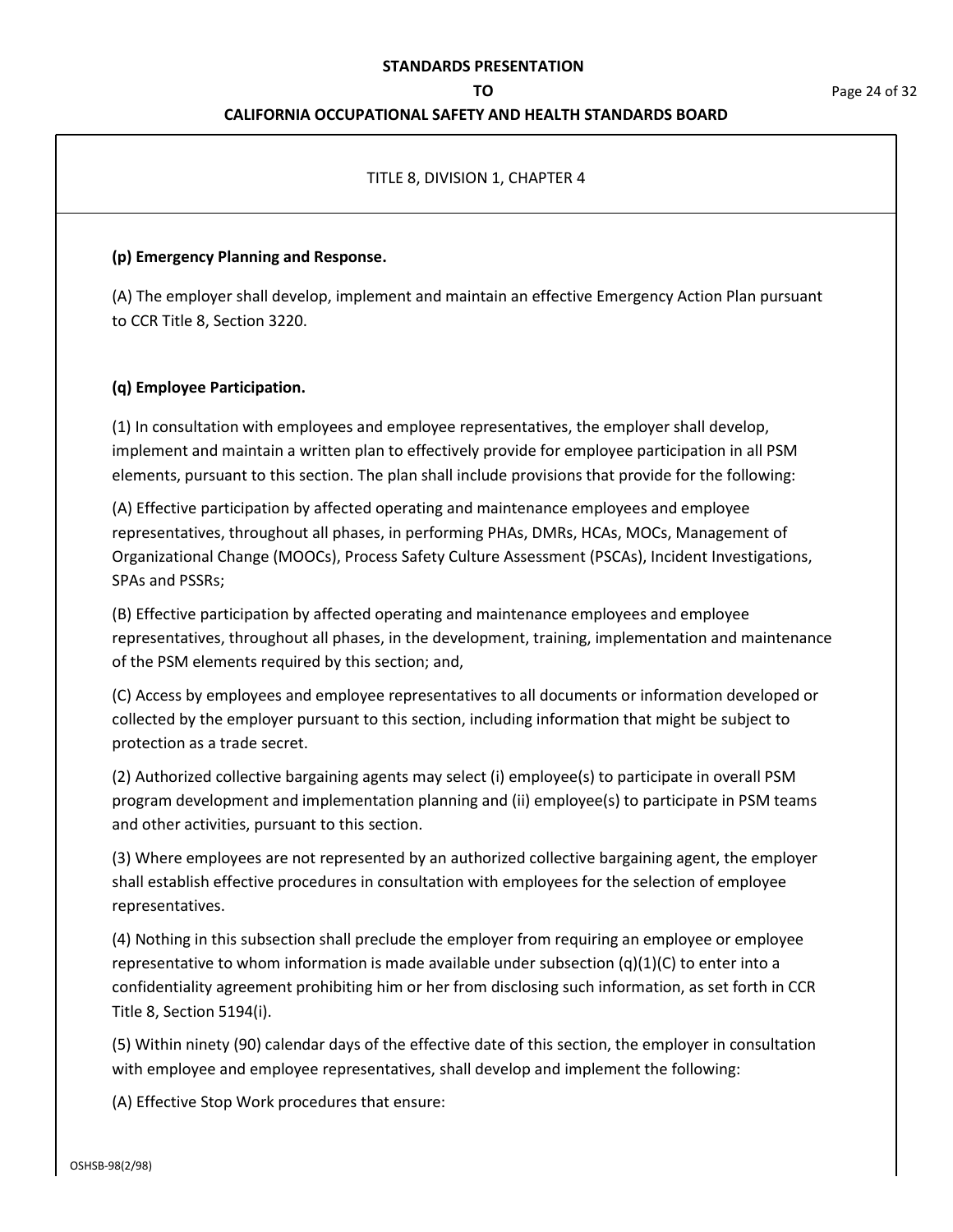## **CALIFORNIA OCCUPATIONAL SAFETY AND HEALTH STANDARDS BOARD**

### TITLE 8, DIVISION 1, CHAPTER 4

1. The authority of all employees, including employees of contractors, to refuse to perform a task where doing so could reasonably result in death or serious physical harm;

2. The authority of all employees, including employees of contractors, to recommend to the operator in charge of a unit that an operation or process be partially or completely shut-down, based on a process safety hazard; and,

3. The authority of the qualified operator in charge of a unit to partially or completely shut-down an operation or process, based on a process safety hazard.

(B) Effective procedures to ensure the right of all employees, including employees of contractors, to anonymously report hazards. The employer shall respond in writing within thirty (30) calendar days to written hazard reports submitted by employees, employee representatives, contractors, employees of contractors and contractor employee representatives. The employer shall prioritize and promptly respond to and correct hazards that present the potential for death or serious physical harm.

(6) The employer shall document the following:

(A) Recommendations to partially or completely shut-down an operation or process, pursuant to subsection (q)(5)(A)(2);

(B) Partial or complete shut-down of an operation or process, pursuant to subsection (q)(5)(A)(3); and,

(C) Written reports of hazards, and the employer's response, pursuant to subsection (q)(5)(B).

#### **(r) Process Safety Culture Assessment.**

(1) The employer shall develop, implement and maintain an effective PSCA program.

(2) The employer shall conduct an effective PSCA and produce a written report within eighteen (18) months following the effective date of this section, and at least every five (5) years thereafter. If the employer has conducted and documented a PSCA up to eighteen (18) months prior to the effective date of this section, and that PSCA includes the elements identified in this subsection, that PSCA may be used to satisfy the employer's obligation to complete an initial PSCA under this subsection.

(3) The PSCA shall be developed and implemented by a team that shall include at least one member knowledgeable in refinery operations and at least one employee representative. The employer shall provide for employee participation, pursuant to subsection (q). The team shall consult with at least one employee or another individual with expertise in assessing process safety culture in the petroleum refining industry.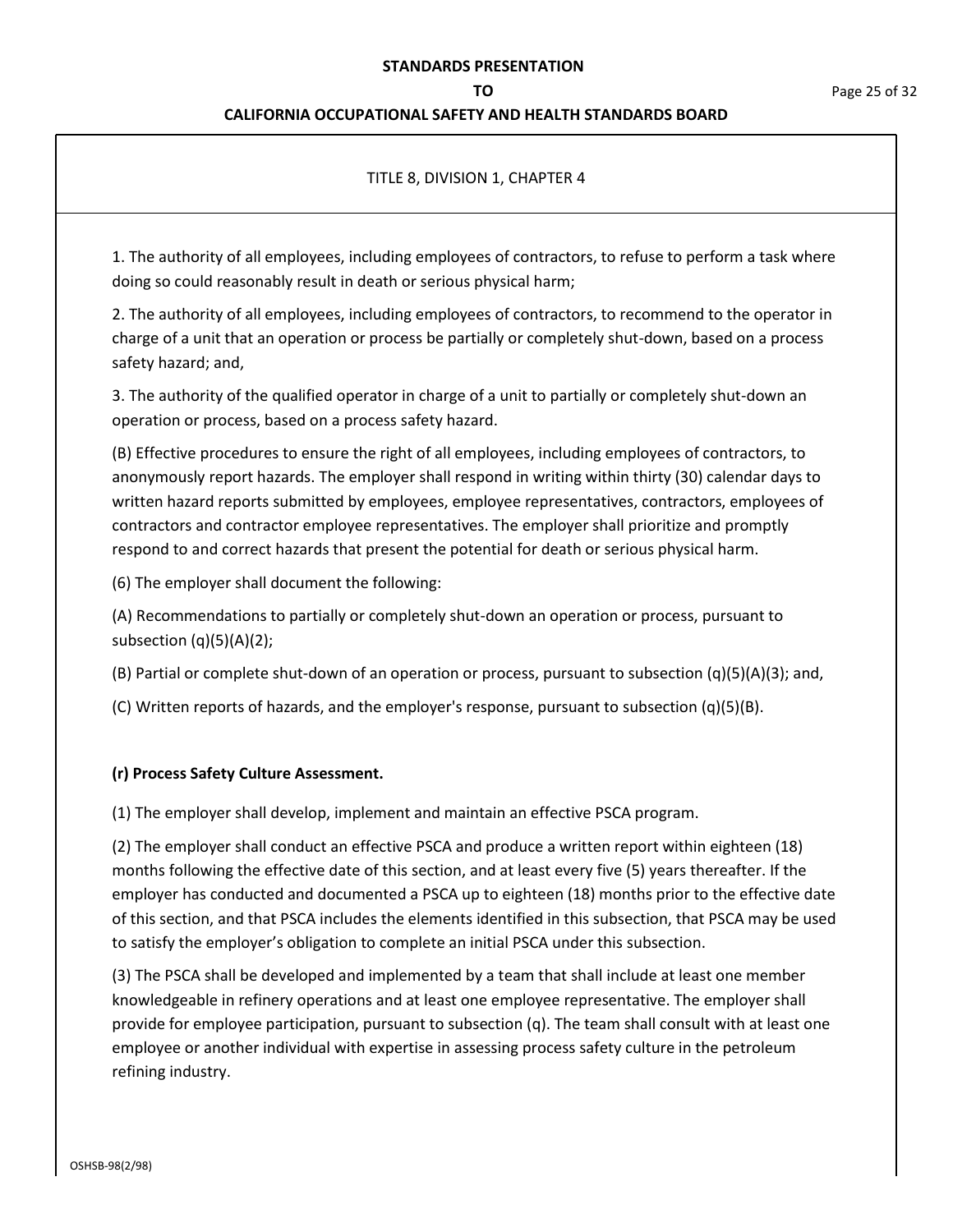## **CALIFORNIA OCCUPATIONAL SAFETY AND HEALTH STANDARDS BOARD**

#### **TO** Page 26 of 32

## TITLE 8, DIVISION 1, CHAPTER 4

(4) The PSCA shall include an evaluation of the effectiveness of the following elements of process safety leadership:

(A) The employer's hazard reporting program;

(B) The employer's response to reports of hazards;

(C) The employer's procedures to ensure that incentive programs do not discourage reporting of hazards; and,

(D) The employer's procedures to ensure that process safety is prioritized during upset or emergency conditions.

(5) The team shall develop a written report within ninety (90) calendar days of completion of the PSCA, which shall include:

(A) The method(s) used to conduct the PSCA;

(B) The findings and conclusions of the PSCA; and,

(C) The team's recommendations to address the findings of the PSCA.

(6) The employer, in consultation with the PSCA team, shall prioritize recommendations and implement corrective actions within 24 months of completion of the written report.

(7) The PSCA team shall conduct a written Interim Assessment of the implementation and effectiveness of each PSCA corrective action within three (3) years following the completion of a PSCA report. If a corrective action is found to be ineffective, the employer shall implement changes necessary to ensure effectiveness in a timely manner not to exceed six (6) months.

(8) The refinery manager or designee shall serve as signatory to all PSCA reports, corrective action plans and Interim Assessments.

(9) PSCA reports, corrective action plans and Interim Assessments shall be communicated and made available to employees, their representatives and participating contractors within sixty (60) calendar days of completion.

(10) Participating contractors shall provide PSCA reports, corrective action plans and Interim Assessments to their employees and employee representatives within fourteen (14) calendar days of receipt.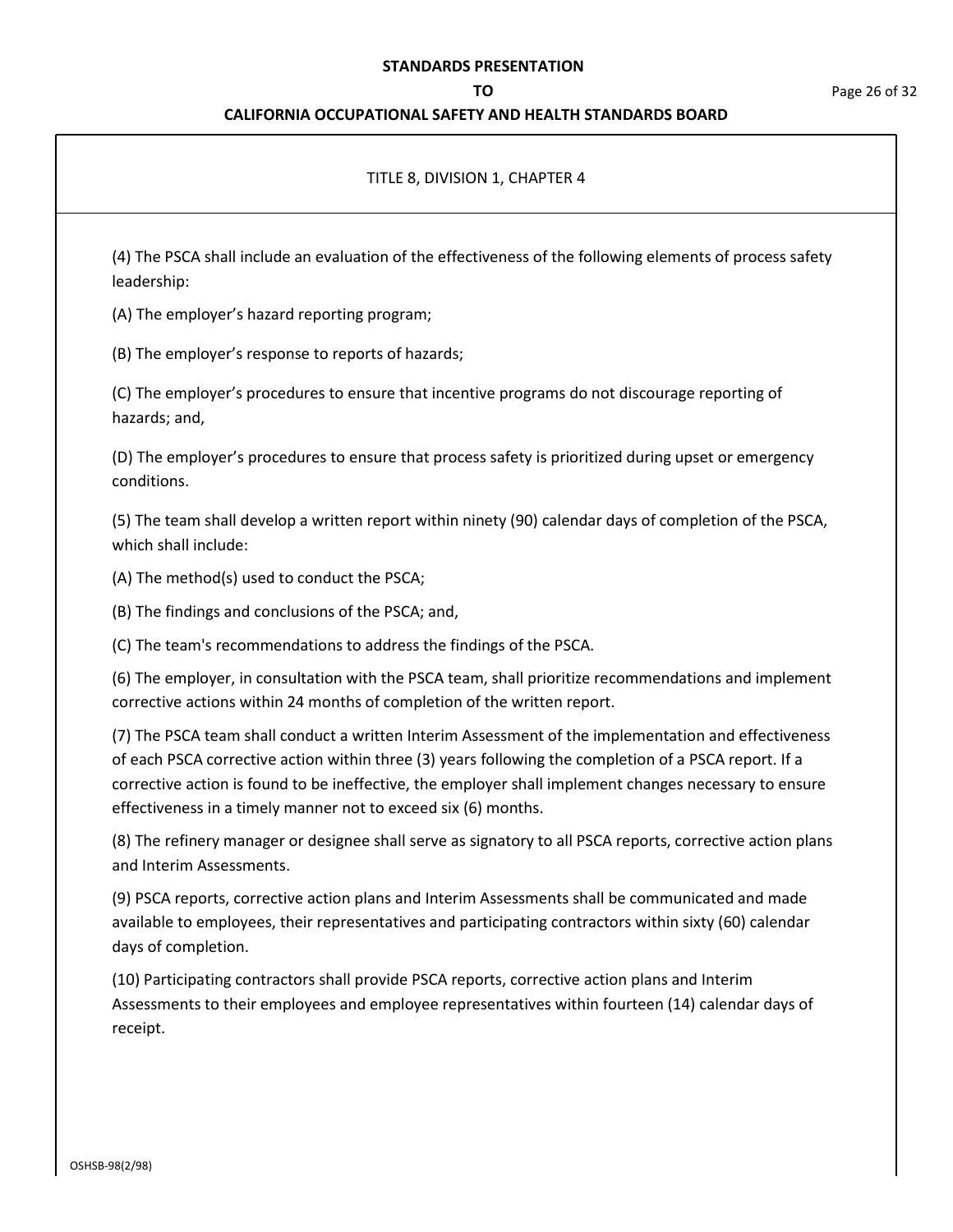## **CALIFORNIA OCCUPATIONAL SAFETY AND HEALTH STANDARDS BOARD**

## TITLE 8, DIVISION 1, CHAPTER 4

### **(s) Human Factors.**

(1) The employer shall develop, implement and maintain an effective written Human Factors program within eighteen (18) months following the effective date of this section.

(2) The employer shall include a written analysis of Human Factors, where relevant, in major changes, incident investigations, PHAs, MOOCs and HCAs. The analysis shall include a description of the selected methodologies and criteria for their use.

(3) The employer shall assess Human Factors in existing operating and maintenance procedures and shall revise these procedures accordingly. The employer shall complete fifty (50) percent of assessments and revisions within three (3) years following the effective date of this section and one hundred (100) percent within five (5) years.

(4) The Human Factors analysis shall apply an effective method in evaluating the following: staffing levels; the complexity of tasks; the length of time needed to complete tasks; the level of training, experience and expertise of employees; the human-machine and human-system interface; the physical challenges of the work environment in which the task is performed; employee fatigue and other effects of shiftwork and overtime; communication systems; and the understandability and clarity of operating and maintenance procedures.

(5) The Human Factors analysis of process controls shall include:

(A) Error-proof mechanisms;

(B) Automatic alerts; and,

(C) Automatic system shutdowns.

(6) The employer shall include an assessment of Human Factors in new and revised operating and maintenance procedures.

(7) The employer shall train operating and maintenance employees in the written Human Factors program.

(8) The employer shall provide for employee participation in the Human Factors program, pursuant to subsection (q).

(9) The employer shall make available and provide on request a copy of the written Human Factors program to employees and their representatives and to affected contractors, employees of contractors, and contractor employee representatives, pursuant to subsection (q).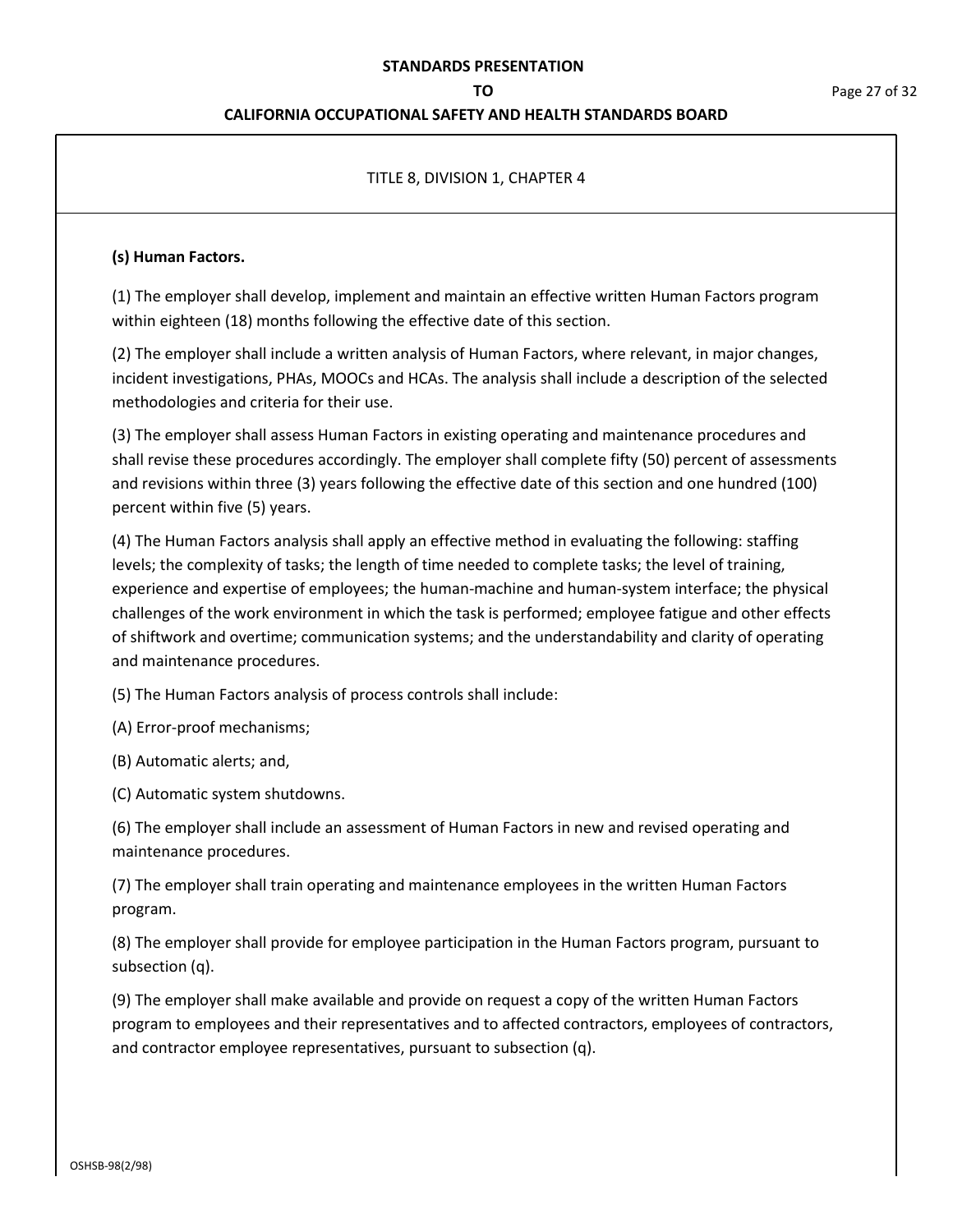## **CALIFORNIA OCCUPATIONAL SAFETY AND HEALTH STANDARDS BOARD**

## TITLE 8, DIVISION 1, CHAPTER 4

### **(t) Management of Organizational Change.**

(1) The employer shall develop, implement and maintain effective written procedures to manage organizational changes.

(2) The employer shall designate a team to conduct a MOOC assessment prior to reducing staffing levels, reducing classification levels of employees changing shift duration, or increasing employee responsibilities at or above 15%. The employer shall provide for employee participation pursuant to subsection (q). The MOOC assessment is required for changes with a duration exceeding 90 calendar days affecting operations, engineering, maintenance, health and safety, or emergency response. This requirement shall also apply to employers using employees of contractors in permanent positions.

(3) The MOOC assessment shall be in writing and shall include a description of the change being proposed, the make-up of the team responsible for assessing the proposed change, the factors evaluated by the team, and the team's findings and recommendations.

(4) Prior to conducting the MOOC assessment, the employer shall ensure that the job function descriptions are current and accurate for all positions potentially affected by the change.

(5) The refinery manager or designee shall certify based on information and belief formed after reasonable inquiry that the MOOC assessment is accurate and that the proposed organizational change meets the requirements of this subsection.

(6) All MOOC analyses shall include an analysis of Human Factors, pursuant to subsection (s).

(7) Prior to implementing a change, the employer shall inform all employees potentially affected by the change.

## **(u) Compliance Audits.**

(1) Every three (3) years, the employer shall conduct an effective Compliance Audit. The employer shall certify that they have evaluated compliance with the provisions of this section to verify that the procedures and practices developed under this section are effective and being followed. The employer shall prepare a written report of the findings of the Compliance Audit.

(2) The Compliance Audit shall be conducted by at least one person with expertise and experience in the requirements of the subsection under review. As part of the Compliance Audit, the employer shall consult with operators with expertise and experience in each process audited and shall document the findings and recommendations from these consultations in the written report. The report shall state the qualifications and identity of the persons performing the Compliance Audit.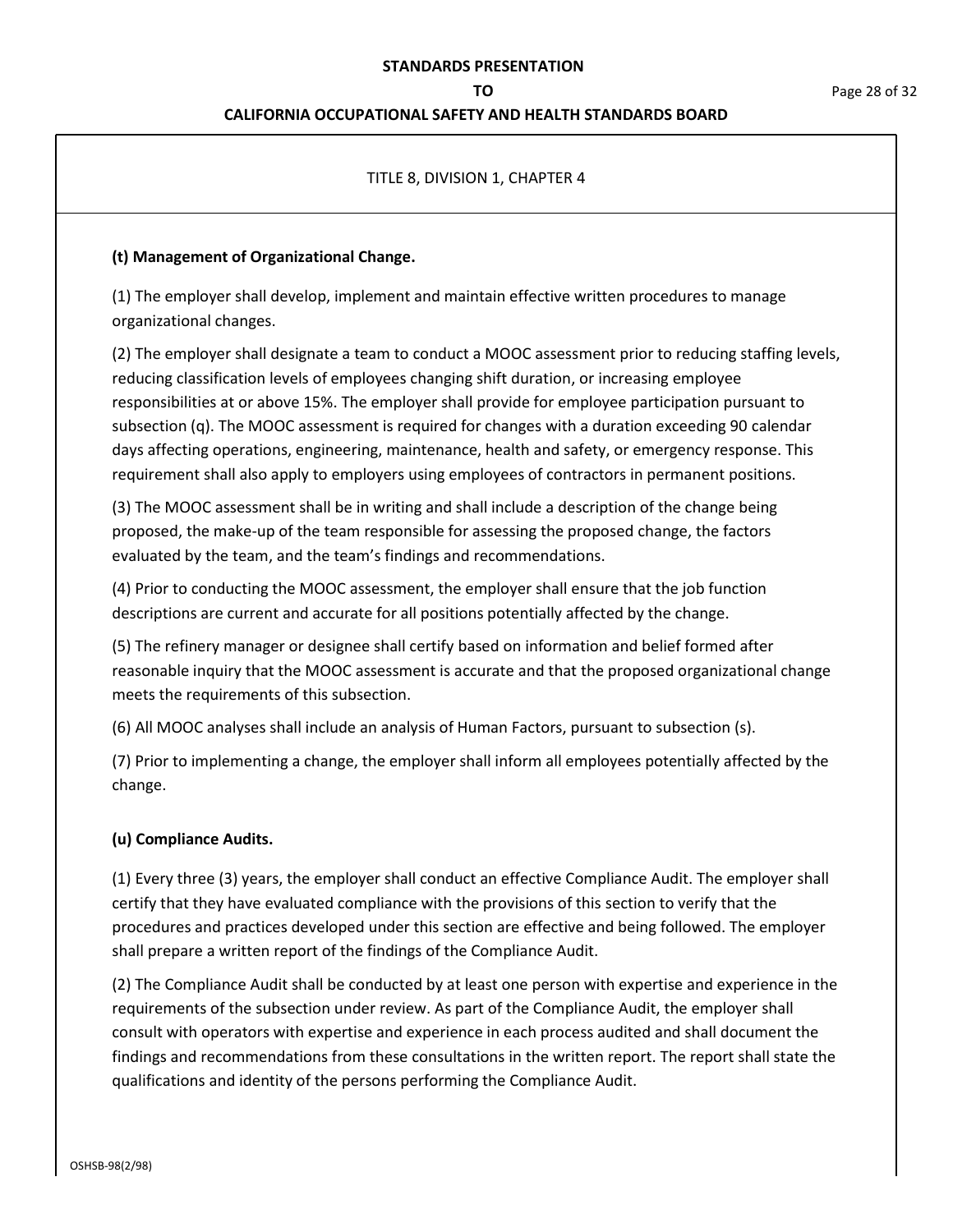## **CALIFORNIA OCCUPATIONAL SAFETY AND HEALTH STANDARDS BOARD**

## TITLE 8, DIVISION 1, CHAPTER 4

(3) The employer shall make the report available to employees and employee representatives, pursuant to subsection (q). The employer shall respond in writing within sixty (60) calendar days to any written comments submitted by an employee or employee representative regarding the report.

(4) The employer shall implement all recommendations in accordance with subsection (x).

(5) The employer shall retain the three (3) most recent compliance audit reports.

(6) The Compliance Audit report shall fulfill the inspection requirements related to process safety under CCR Title 8, Section 3203 but shall not relieve the employer of other obligations thereunder, including inspection for other hazards.

## **(v) Process Safety Management Program.**

(1) The employer shall designate the refinery manager as the person with authority and responsibility for compliance with this section.

(2) The employer shall develop and implement an effective written Process Safety Management (PSM) Program, which shall be reviewed and updated at least every three (3) years.

(3) The employer shall develop and maintain an organizational chart that identifies management positions responsible for implementing the PSM Program elements required by this section.

(4) The employer shall develop, implement and maintain an effective program to track and document process safety performance indicators.

#### **(w) Division Access to Documents and Information.**

(1) The employer shall provide all documents and information developed or collected pursuant to this Section to the Division upon request.

#### **(x) Implementation.**

(1) The employer shall develop and maintain an effective written corrective action program to prioritize and implement the recommendations of a PHA, SPA, DMR, HCA, Incident Investigation and Compliance Audit, pursuant to this section.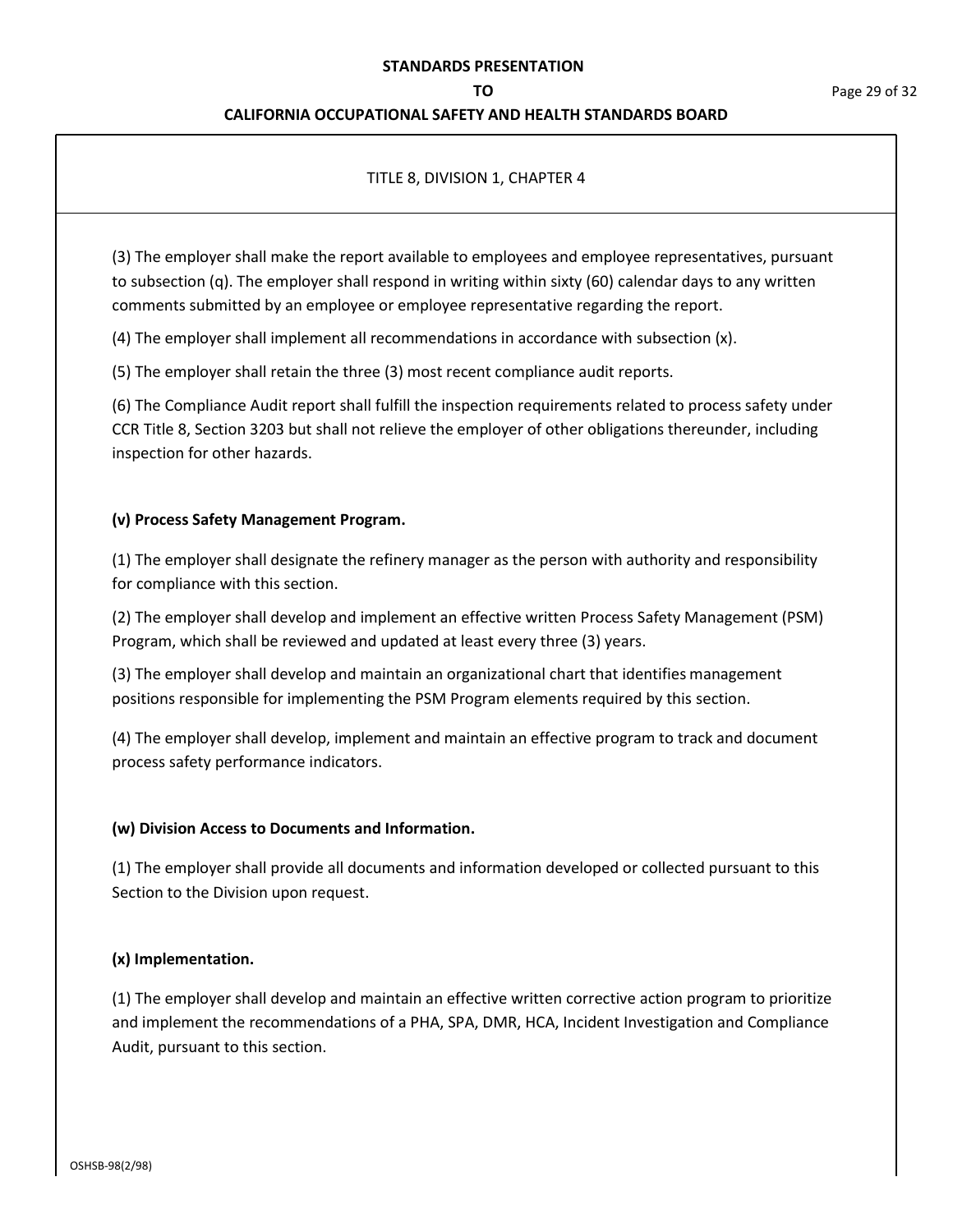## **CALIFORNIA OCCUPATIONAL SAFETY AND HEALTH STANDARDS BOARD**

## TITLE 8, DIVISION 1, CHAPTER 4

(2) All findings and associated recommendations must be provided to the employer by the team performing the review or analysis in a timely manner.

(3) The employer may reject a team recommendation if the employer can demonstrate in writing that the recommendation meets one of the following criteria:

(A) The analysis upon which the recommendation is based contains material factual errors;

(B) The recommendation is not relevant to process safety; or,

(C) The recommendation is infeasible; however, a determination of infeasibility shall not be based solely on cost.

(4) The employer may change a team recommendation if the employer can demonstrate in writing that an alternative measure would provide an equivalent or higher order of inherent safety. The employer may change a team recommendation for a safeguard if an alternative safeguard provides an equally or more effective level of protection.

(5) The employer shall document all instances where any one of the criteria in subsections  $(x)(3)$  or  $(x)(4)$ is used for the purpose of rejecting or changing a team recommendation.

(6) Each recommendation that is changed or rejected by the employer shall be communicated to onsite team members for comment and made available to offsite team members for comment. The employer shall document all written comments received from team members for each changed or rejected recommendation. The employer shall document a final decision for each recommendation and shall communicate it to onsite team members and make it available to offsite team members.

(7) The employer shall develop and document corrective actions to implement each accepted recommendation. The employer shall assign a completion date for each corrective action and a person responsible for completing the corrective action.

(8) If the employer determines that a corrective action requires revalidation of any applicable PHA, SPA, HCA or DMR, these revalidations shall be subject to the corrective action requirements of this subsection. The employer shall promptly append all revalidated PHAs, SPAs, DMRs, and HCAs to the applicable report.

(9) The employer shall promptly complete all corrective actions and shall comply with all completion dates required by this subsection. The employer shall conduct an MOC for any proposed change to a completion date, pursuant to subsection (n). The employer shall make all completion dates available, upon request, to all affected operation and maintenance employees and employee representatives.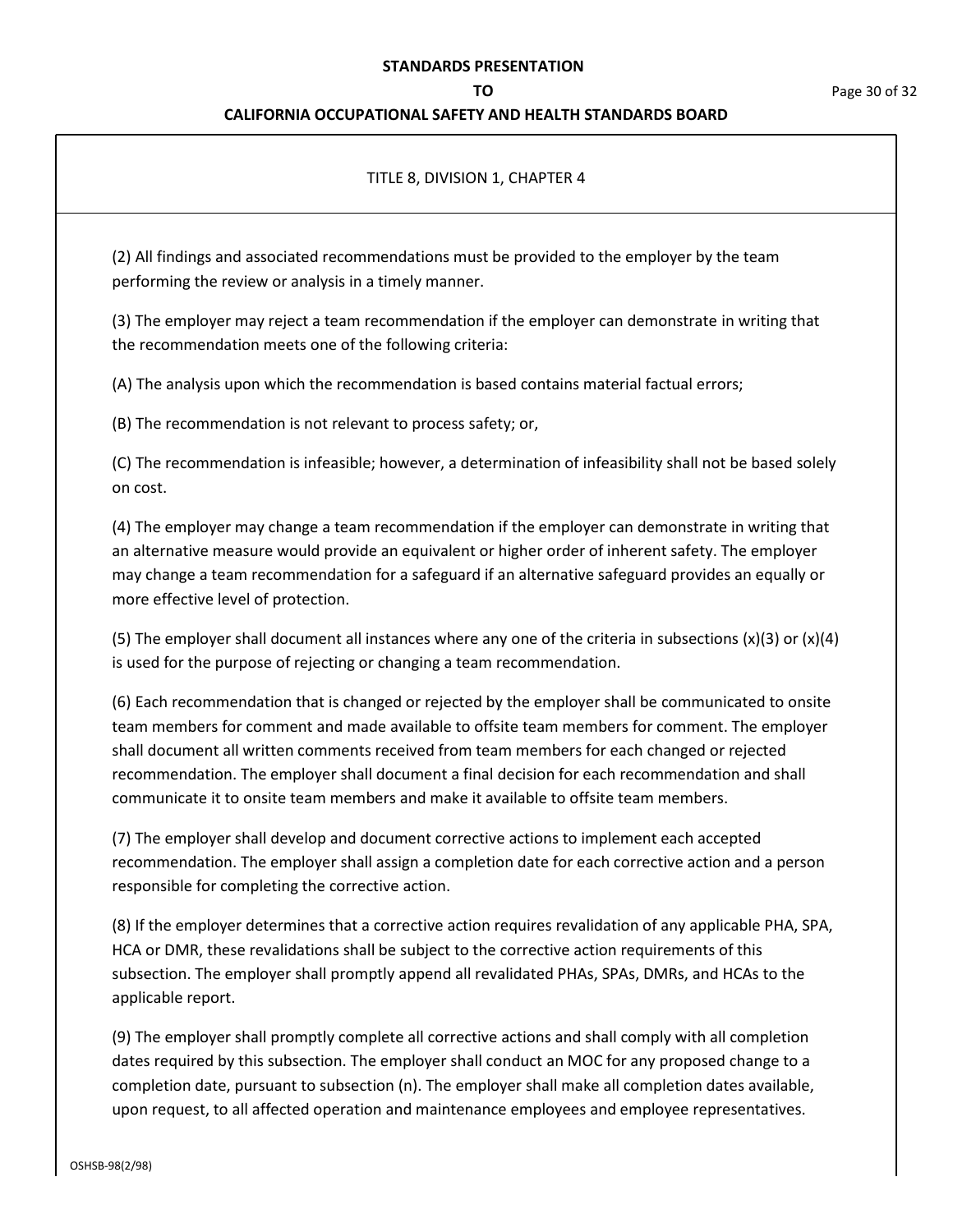### **CALIFORNIA OCCUPATIONAL SAFETY AND HEALTH STANDARDS BOARD**

## TITLE 8, DIVISION 1, CHAPTER 4

(10) Except as required in subsections  $(x)(11)$  and  $(x)(13)$ , each corrective action that does not require a process shutdown shall be completed within thirty (30) months after the completion of the analysis or review, unless the employer demonstrates in writing that it is infeasible to do so.

(11) Each corrective action from a Compliance Audit shall be completed within eighteen (18) months after completion of the audit, unless the employer demonstrates in writing that it is infeasible to do so. Each corrective action from an incident investigation shall be completed within eighteen (18) months after completion of the investigation, unless the employer demonstrates in writing that it is infeasible to do so.

(12) Each corrective action requiring a process shutdown shall be completed during the first regularly scheduled turnaround of the applicable process, following completion of the PHA, SPA, DMR, HCA, MOC, Compliance Audit or Incident Investigation, unless the employer demonstrates in writing that it is infeasible to do so.

(13) Notwithstanding subsections  $(x)(10)$ ,  $(x)(11)$  and  $(x)(12)$ , corrective actions addressing process safety hazards shall be prioritized and promptly corrected, either through permanent corrections or interim safeguards sufficient to ensure employee safety and health, pending permanent corrections.

(14) Where a corrective action cannot be implemented within the time limits required in subsections  $(x)(10)$ ,  $(x)(11)$  or  $(x)(12)$ , the employer shall ensure that interim safeguards are sufficient to ensure employee safety and health, pending permanent corrections. The employer shall document the decision and rationale for any delay and shall implement the corrective action as soon as possible. The documentation shall include:

(A) The rationale for deferring the corrective action;

(B) All MOC requirements, pursuant to subsection (n);

(C) A revised timeline describing when the corrective action will be implemented; and,

(D) An effective plan to make available the rationale and revised timeline to all affected employees and their representatives.

(15) The employer shall track and document the completion of each corrective action and shall append the documentation to the applicable PHA, SPA, DMR, HCA, Incident Investigation or Compliance Audit.

Note: Authority cited: Section 142.3 and 7856, Labor Code. Reference: Sections 142.3 and 7855-7868, Labor Code.